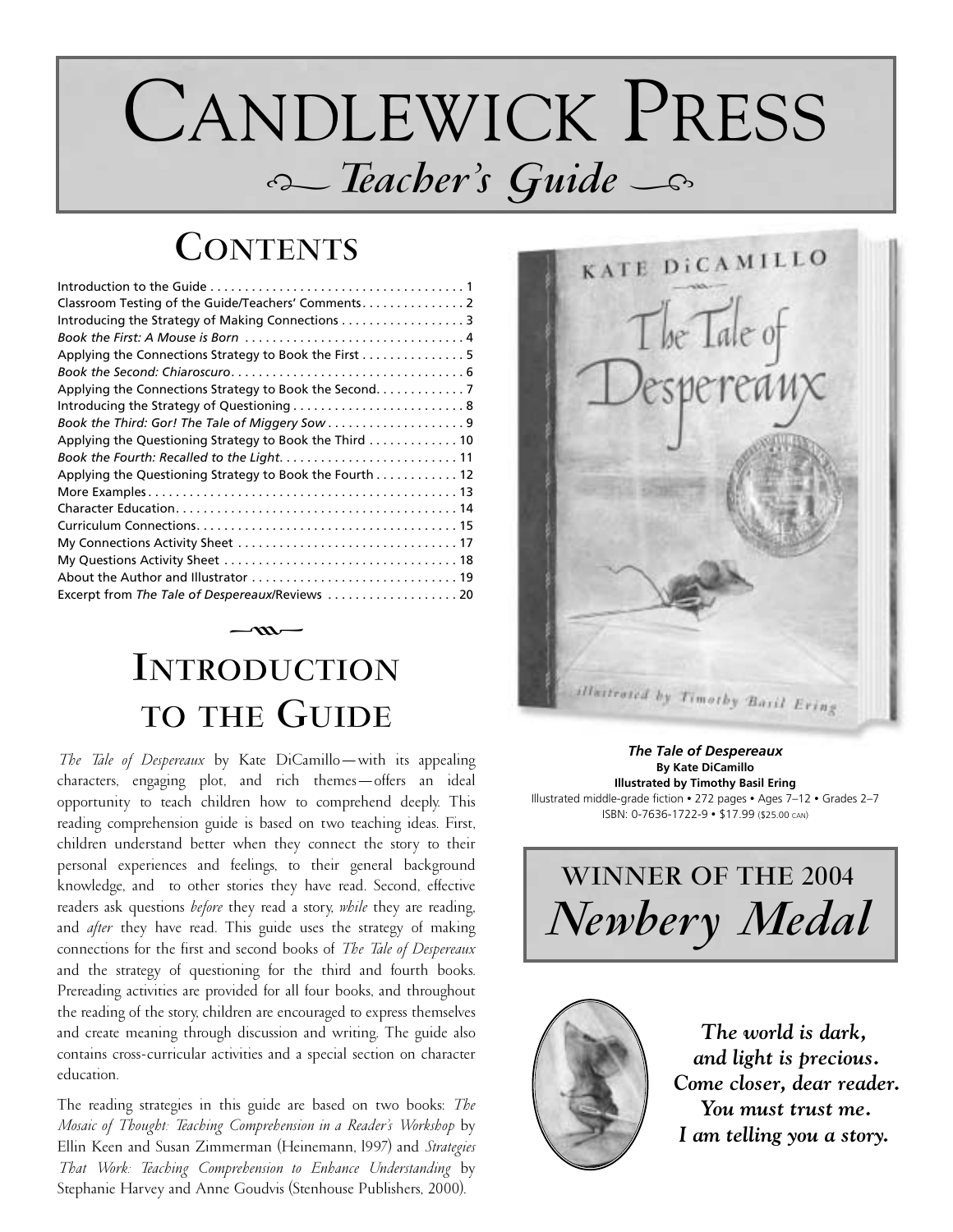

*The Tale of Despereaux* was read in two English-as-a-secondlanguage classrooms at the Arcadia Neighborhood Learning Center, a public school in Scottsdale, Arizona, and all the activities in a preliminary version of this guide were used. Together, the two classrooms included 48 third- and fourthgraders across a wide range of reading abilities. Among the students were 8 gifted students, 8 special education students (some nonreaders), and 10 students with limited proficiency in English.

Before reading *The Tale of Despereaux* aloud, the teachers taught the prereading lessons and asked the prereading questions. They

made charts and taught vocabulary from the novel. The teachers read all four books of *The Tale of Despereaux* aloud and then opened the class to discussion. Responses were deep and varied. Students loved the book and were able to make oral comments and to write about about events, characters, and the more philosophical themes of the novel.

The children then reread the chapters in pairs, making connections on their own, asking and answering questions on their own, and then sharing their thoughts with other pairs of readers. For nonreaders and readers with limited English proficiency, teachers used alternate stories.

# **TEACHERS' COMMENTS**

From Carol Hebert and Judy Rex, who used *The Tale of Despereaux* and this guide in their classroom . . .

*"Our experience in the classroom with* The Tale of Despereaux *has been nothing short of amazing! The students responded positively to the story from the preview of the cover to the last page. Despereaux has so deeply engaged our students that we hear ongoing discussions at the end of each day's read-aloud time. Many students purchased the book the first day it became available in the bookstore. The story has become a daily discussion focus among students and their families.* 

*"We were able to use this book to teach a wide variety of reading strategies, especially questioning, making connections, and elements of literature. The nature of the story itself leads students to think critically and to probe for deeper understanding of moral and ethical issues. The book has been an excellent vehicle for vocabulary studies and using graphic organizers.*

*"Because of the high level of engagement, it has been easy to differentiate our instruction to both challenge those who need it and to support and scaffold instruction for struggling readers. Among the many learning strategies we used, we have been able to provide individual and small group instruction and flexible grouping based on the student's ability and learner profile.*

*"It was a wonderful book to start our reading program. It also served as an introduction to character traits and positive behavior."*



*Annie Weissman reads* The Tale of Despereaux *to Ms. Hebert's and Ms. Rex's classes.*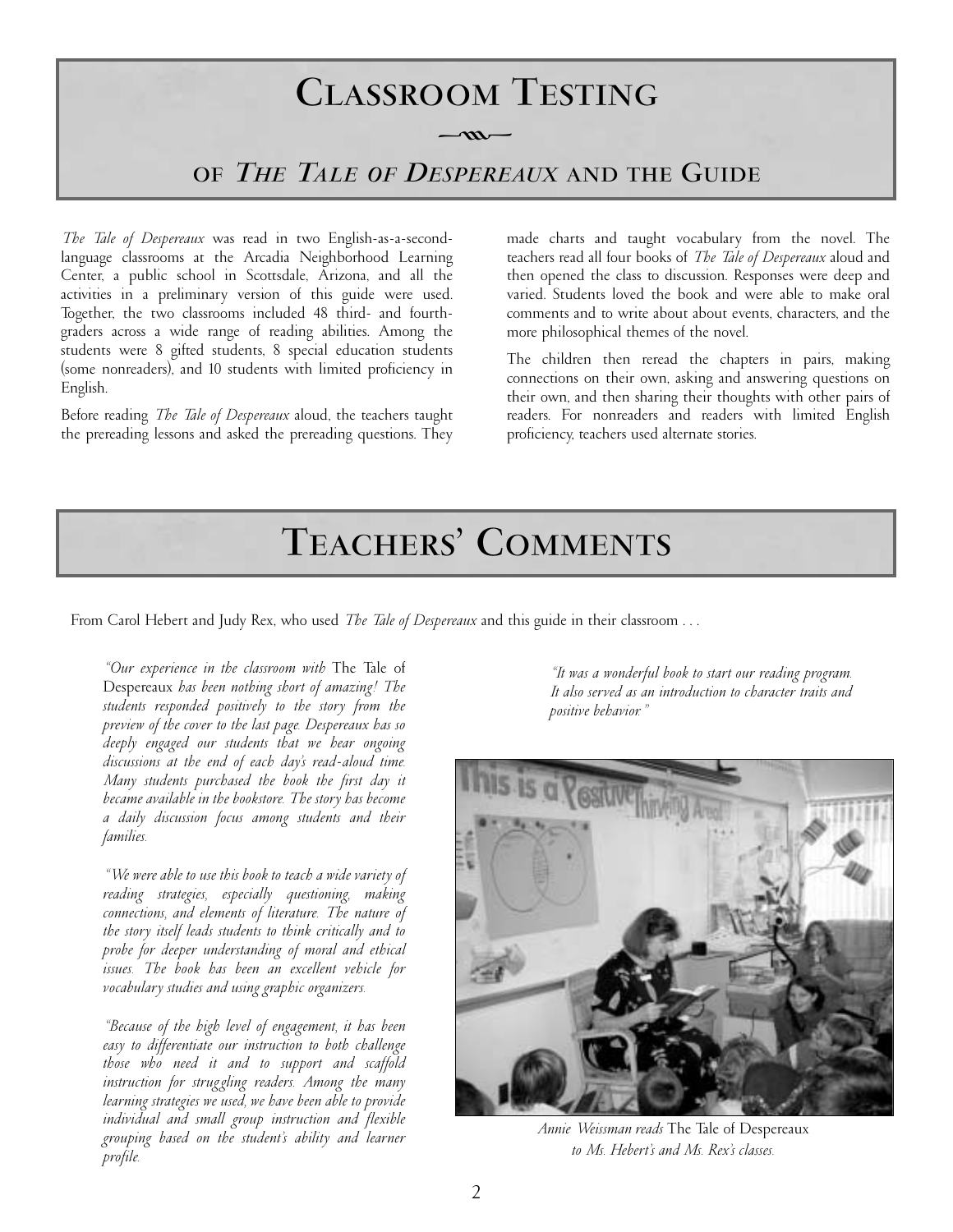## **INTRODUCING THE STRATEGY OF MAKING CONNECTIONS**

 $-m-$ 

**Objective:** Learn the strategy of making connections. **Preparation:** Make copies of the activity sheet on page 17 of this guide.

Before reading *The Tale of Despereaux,* use a picture book to help students learn how to think about making connections between themselves and the text.

### **DIRECT INSTRUCTION**

Explain that proficient readers make connections between the story, their own lives, the world, and other stories. Tell children that the questions they might ask themselves are: *Is there something in this story that's like me?* **(text-self)** *Are there people in this story who remind me of people I know? Are things happening in the story that are like things going on all around me—in my family, among my school friends and neighbors, in what I learn from the news?* **(text-world)**  *Is there something in this story that's like another story I've read?*  **(text-text)**

## **MAKE A CHART**

On a chalkboard or bulletin board, make a chart like the one below. Explain to children that this is one way to keep track of their thoughts about a story so they can share their ideas with others.

| Text to self | Text to world | Text to text |
|--------------|---------------|--------------|
|              |               |              |
|              |               |              |

## **READ ALOUD**

Read aloud *Weslandia* by Paul Fleischman, illustrated by Kevin Hawkes. (Or use another picture book featuring a character who, like Despereaux, is different from the people around him.)

## **MODEL THE CONNECTIONS**

Choose a few pages of *Weslandia* to read aloud again—parts of the story that connect to yourself, your world, and other books you have read. Discuss your connections with the class. Then write notes about your connections on the chart. Read three parts in all—one for each kind of connection.

### **Examples:**

*In* Weslandia, *Wesley isn't interested in being like others—you can tell from the picture of things in his room. I was the same way because my ambitions were different—I wanted to be a clown or a lawyer.*  **(text-self)**

*In* Weslandia, *other kids make fun of Wesley. They chase him and torment him. Even his mother says, "He sticks out." He's an outcast.*

*Sometimes in school, other people are unkind and won't be friendly when you're not like everybody else.* **(text-world)**

*Wesley reminds me of the tortoise in* Hi, Harry! *by Martin Waddell, illustrated by Barbara Firth. No one wants to play with Harry because he's slow, so he's an outcast too until he finally finds a snail who likes slow games.* **(text-text)**

## **GUIDED PRACTICE**

Give each child in your class a copy of the activity sheet My Connections. Then read *Weslandia* again. In pairs, small groups, or as a class, let children make their own connections to *Weslandia* and write their thoughts on the activity sheet. As a class, through oral discussion, ask children to share their connections. Write notes about their ideas on your chart on the chalkboard.

### **REVIEW AND CLOSURE**

To reinforce the three kinds of connections, read aloud the connections on your chart. Let children know that the hero of the story of *The Tale of Despereaux* will be similar to Wesley in some ways. Tell children that they will be using the strategy of making connections as they read the first two Books of *The Tale of Despereaux.*

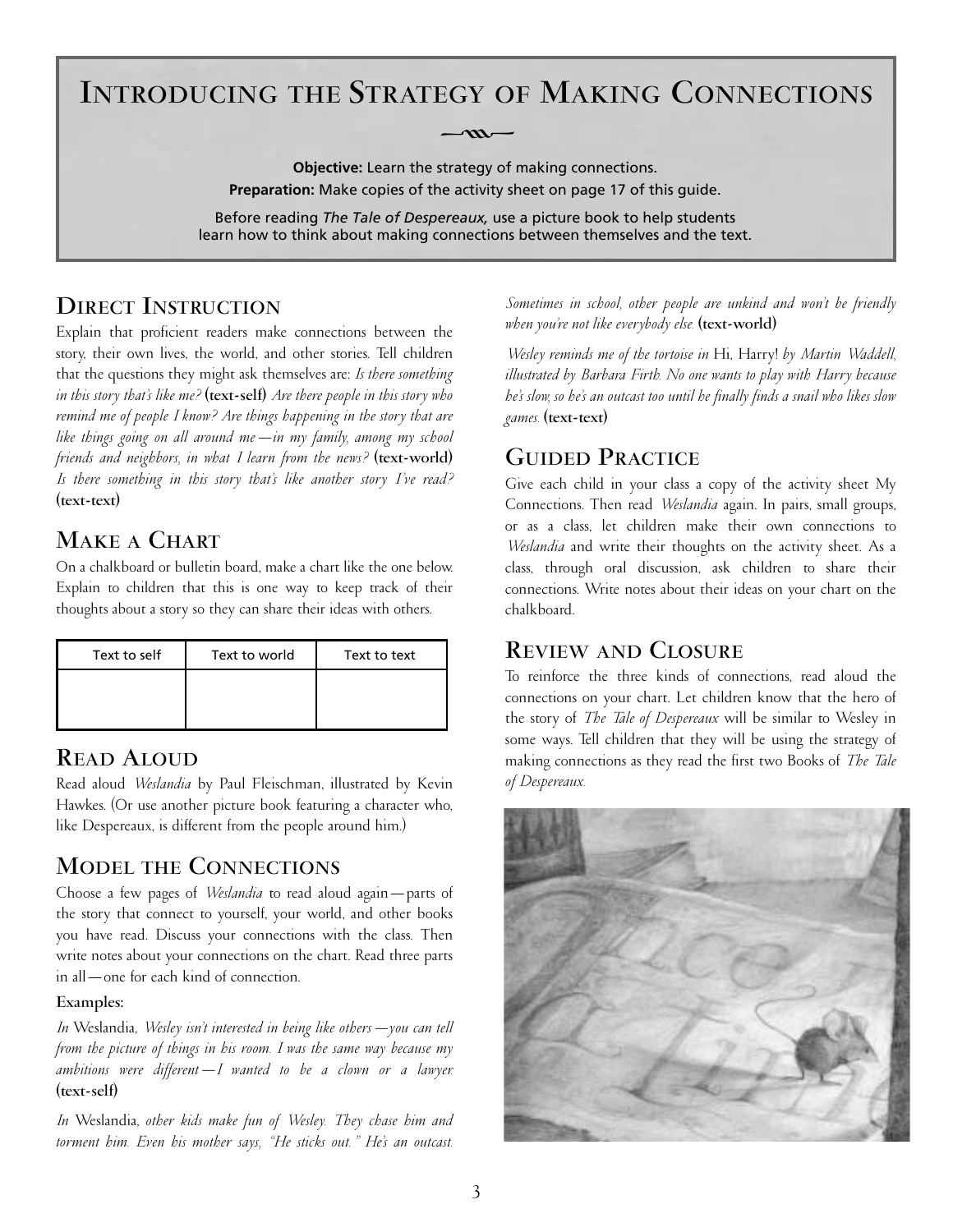# **INTRODUCING THE BOOK**

Let children look closely at the mouse on the cover of the book. Invite them to respond orally to the illustration. Do you notice anything special about Despereaux? What might he be doing with a needle? Does the expression on his face tell you anything about him? Then read the description on the front flap of the jacket. Invite questions and responses from the class.



# *BOOKTHE FIRST: A MOUSE IS BORN*



Despereaux Tilling, born in the light and with his eyes open, is an unusually small mouse with big ears. He is not interested in learning the fine points of nibbling paper and scurrying for food like other mice. Instead, he likes to read, and he loves light and music. Despereaux falls in love with Princess Pea and breaks the strictest of all Mice Rules: he reveals himself to the human princess, sits at the feet of her father, Prince Phillip, lets the princess touch him, and even speaks to her. Despereaux's father reports this behavior to the Mouse Council, and they sentence him to death in the castle dungeon. After the threadmaster ties the red thread of death on Despereaux's neck, Despereaux is thrown into the dungeon by his brother Furlough. But Despereaux earns his life back by telling a story to Gregory, the jailer.



## **PREREADING QUESTIONS AND ACTIVITIES FOR** *BOOKTHE FIRST*

1. Have a discussion on what it means to conform. When is it necessary and not necessary in the lives of the students and people they know or have read about?

2. Have students look up the words *desperate* and *despair* in the dictionary. Ask students if they know anyone who feels *desperate* or *in despair.* Encourage the class to express their thoughts and feelings. For Spanish-speaking students, use the words *esperar* and *desesperar.*

3. Engage the class in a discussion about what it means to be a hero or heroine. Let children say what qualities of character their favorite heros and heroines have. Who are their favorite heros and heroines in real life, in the news, in other stories?



You may want to teach vocabulary words before or after reading *Book the First.* Create a space on a bulletin board or chalkboard for vocabulary so that children can add other words. Encourage children to contribute to the list.

**litter,** p. 11 **speculation,** p. 16 **scurrying,** p. 20 **endangers, consorts,** p. 43 **perfidy,** p. 45 **egregious,** p. 52 **dungeon,** p. 55 **renounce,** p. 55 **repent,** p. 55 **implications,** p. 71 **beleaguered,** p. 77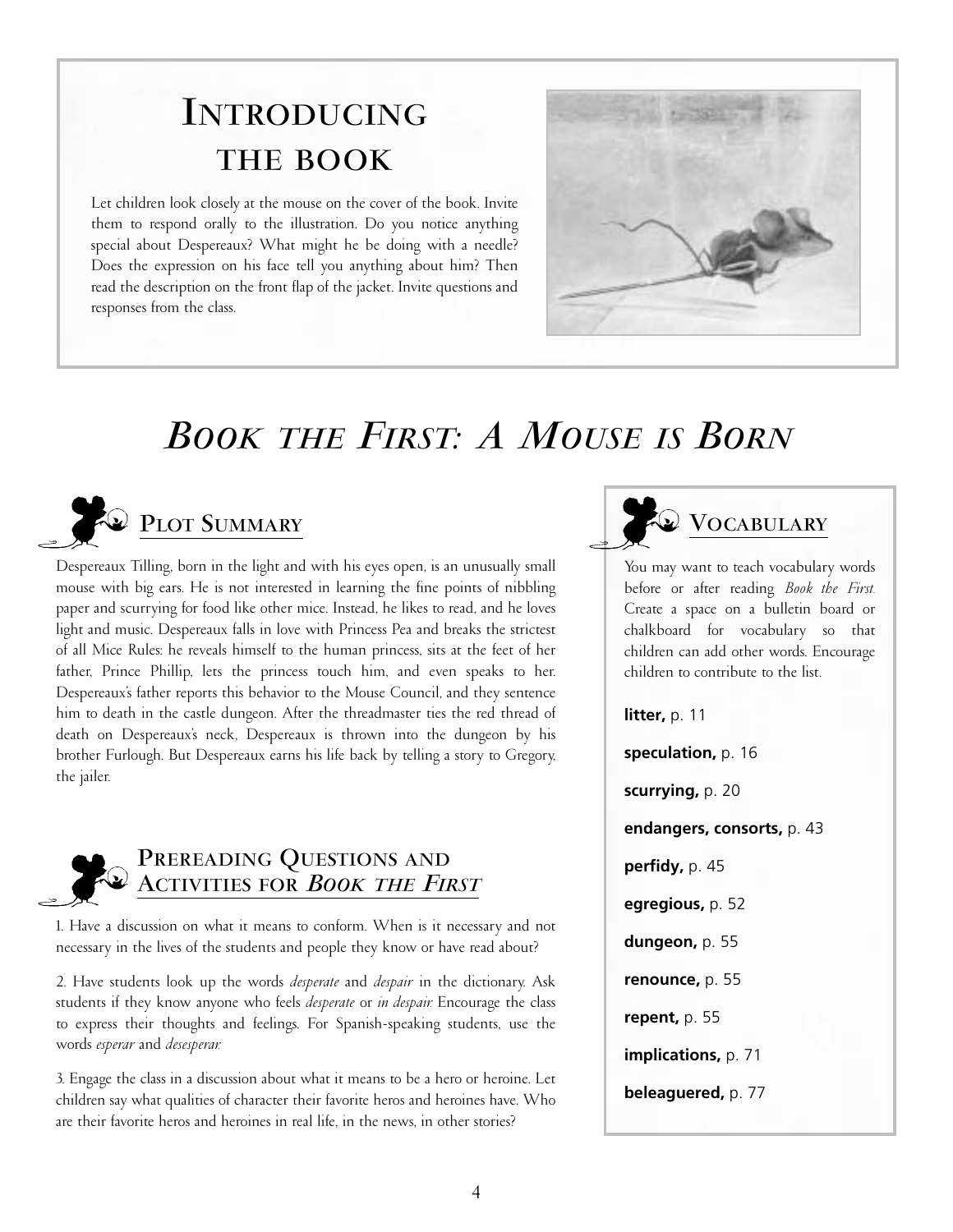# **APPLYING THE STRATEGY OF MAKING CONNECTIONS TO** *BOOKTHE FIRST*  $-\frac{m}{\sqrt{m}}$

**Objective:** Use the strategy of making connections. **Preparation:** Make copies of the activity sheet on page 17 of this guide.

## **DIRECT INSTRUCTION**

Explain that to understand *The Tale of Despereaux,* students should make connections to the story just as they did with *Weslandia.* The questions they might ask are: *Is there something about Despereaux that's like me? Is there anyone in his family or in the castle who's like someone I know? Is there something going on that's like an event I know about? Is Despereaux's story like another story I have read?*

## **MAKE A CHART**

On a chalkboard or bulletin board, make a chart like the one on page 3 of this guide.

## **READ ALOUD**

Read aloud *Book the First: A Mouse Is Born.* Either read the entire section before you begin to model connections or read a few chapters at a time and model connections for each group of chapters.

## **MODEL THE CONNECTIONS**

Choose places in the story that you relate to yourself, to your world, and to other stories. Read the selections aloud and tell students how you connect. Write notes about your connections on the chart.

### **Examples**: **(see page 13 for more examples)**

Despereaux's mother, Antoinette, rejects him. *"Such the disappointment," she says and asks for a mirror and her makeup bag.* In her worst moments, my mother cared more for me than Despereaux's mother cares for him. **(text-self)** p. 12

*"Please," said Despereaux, "don't cry." And he held out his handkerchief.* Here Despereaux breaks one of the important Mice Rules—he speaks to a human. Many brave and good people have broken the rules of their society. During the civil rights struggle in the 1960s, Rosa Parks broke a social rule by sitting in the front of the bus instead of the back. **(text-world)** p. 40

*"And you love her, as a knight loves a maiden. You love her with a courtly love, a love that is based on bravery and courtesy and honor and devotion."* When the threadmaster describes Despereaux's feelings for the Princess Pea, I think of some of the princes in fairy tales and some of the knights in King Arthur's Round Table. **(text-text)** p. 61

## **GUIDED PRACTICE**

Distribute the activity sheets. In pairs, small groups, as a class, or individually, let children write notes about their own connections to *Book the First: A Mouse Is Born.* If all children do not have a copy of *The Tale of Despereaux,* then ask children which parts of the story they would like to hear again. Read aloud. When children have finished writing, invite them to share their connections. On your big chart on the chalkboard, write some of the children's connections in the appropriate column.

## **REVIEW AND CLOSURE**

Read aloud the connections you have written in your chart. Remind children that they will be using the strategy of making connections with the next Book of *The Tale of Despereaux.*

## **TIME TO WRITE**

### **Follow the Light with Despereaux**

To help children understand the themes and deeper issues of *The Tale of Despereaux,* reread the parts of *Book the First* where Kate DiCamillo uses images of light.

*The light was shining onto the ceiling in an oval of brilliance, and he was smiling up at the sight.* (Despereaux's birth, p. 13)

*He was staring at the light pouring in through the stained-glass windows of the castle. . . . "What is this thing? . . . Are we in heaven?"* (Despereaux on tour with Furlough in the castle, just before he goes into the library, pp. 20–21)

*"You will die, then, with a black heart."* (Words of the Most Very Honored Head Mouse to Despereaux, just before the threadmaster ties the red thread of death, p. 56)

*"Stories are light. Light is precious in a world so dark."* (Words of Gregory, the jailer, to Despereaux, p. 81)

Engage children in a discussion about what they think light might mean in the story. Goodness? Beauty? What does dark mean? Does Despereaux really have a black heart? Let the children write a few sentences about what light means to them. Create a place in the classroom where you display children's writing.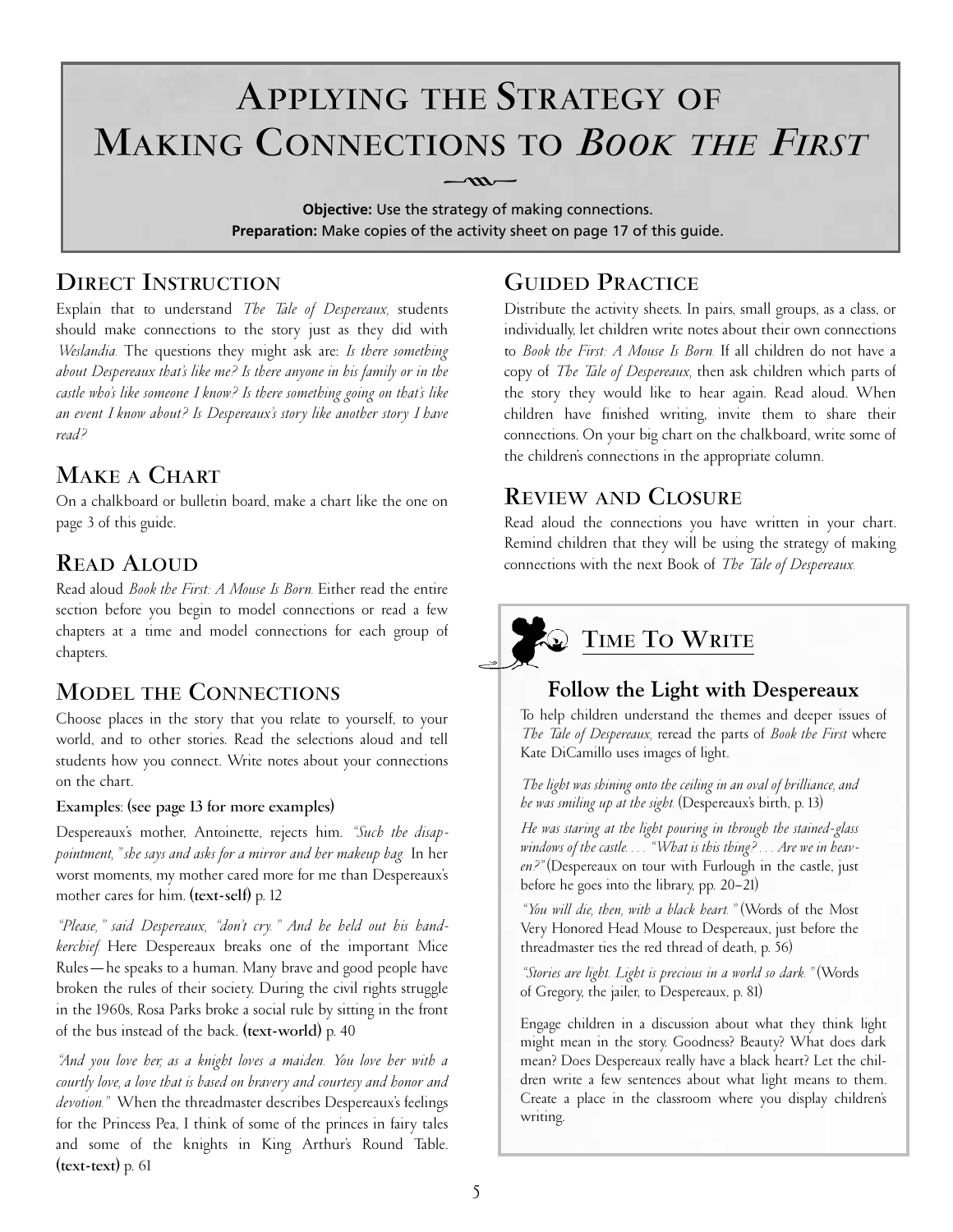## *BOOKTHE SECOND: CHIAROSCURO*



Chiaroscuro, known as Roscuro, was born in the filth and darkness of the dungeon. But when Gregory lights a match, Roscuro is transformed. He does not turn away but looks directly at the exploding flame. Something about the light "dances" inside him, and he develops an unusual interest in illumination of all kinds. He thinks that light gives life meaning, and from his dark place in the dungeon, he yearns for light. Unfortunately, Roscuro's mentor, another rat, named Botticelli Remorso, prefers the darkness of suffering and evil. He persuades Roscuro to torture prisoners. After betraying a prisoner who sold his daughter, Roscuro desperately craves the light, and he escapes to the upstairs of the castle. Observing a banquet from his perch in a chandelier, Roscuro falls into the Queen's soup, and she dies of fright. Princess Pea looks at the rat with disgust, which breaks Roscuro's heart. He sinks into darkness again and vows revenge, but not before he steals "something beautiful," the Queen's royal soupspoon. The King outlaws soup, as well as spoons and bowls and kettles.



### **PREREADING QUESTIONS AND ACTIVITIES FOR** *BOOKTHE SECOND*

1. In your town or city, what kinds of things are done in the dark and in the light? On the chalkboard, write headings for such categories as work, school, entertainment, play. Encourage children to list both good and bad things that happen under each category.

2. Have a brief discussion about rules and laws. Do children think all rules are good for everyone, or do some rules seem ridiculous? Do some rules keep everyone safe?

3. Compare poems on mice and rats. "Mice" by Rose Fyleman is available in many anthologies. Compare this with a verse from Robert Browning's "The Pied Piper of Hamelin."

#### *Rats!*

*They fought the dogs and the cats, And bit the babies in the cradles, And ate the cheeses out of the vats, And licked the soup from the cooks' own ladles, Split open the kegs of salted sprats, Made nests inside men's Sunday hats, And even spoiled the women's chats By drowning their speaking With shrieking and squeaking In fifty different sharps and flats.*

Ask children to recall the mice and rats in *Book the First* of Despereaux's story. Were all the mice nice? Tell children that they will be meeting two rats in *Book the Second: Chiaroscuro.* 



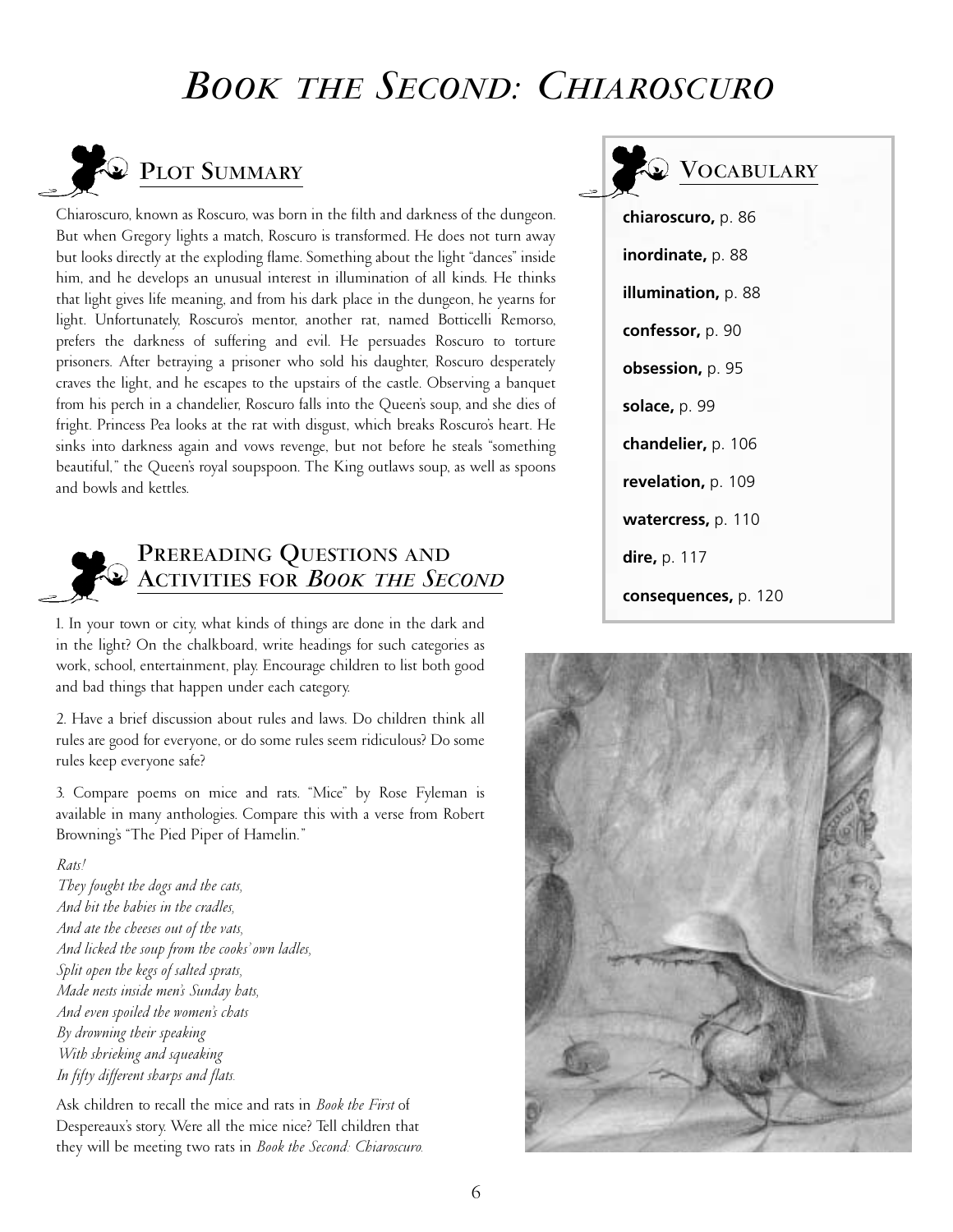# **APPLYING THE STRATEGY OF MAKING CONNECTIONS TO** *BOOKTHE SECOND*  $-\frac{m}{\sqrt{m}}$

**Objective:** Use the strategy of making connections. **Preparation:** Make copies of the activity sheet on page 17 of this guide.

## **DIRECT INSTRUCTION**

Remind children that the class will be making the same kinds of connections for the second section of Despereaux's story as they did for the first.

## **MAKE A CHART**

On a chalkboard or bulletin board, make a chart like the one on page 3 of this guide. Remind children that it's the same kind of chart you used for *Book the First.*

## **READ ALOUD**

Read aloud *Book the Second: Chiaroscuro.* As with the first Book, you may read the entire section before you begin to model connections or read a few chapters at a time and model connections for each group of chapters.

## **MODEL THE CONNECTIONS**

Choose places in the story that relate to yourself, to your world, and to another text. Read the selections aloud and tell students how you connect. Write notes about your connections on the chart.

### **Examples**: **(see page 13 for more examples)**

*And the flame exploded around him and danced inside him. . . . He was always, in the darkness of the dungeon, on the lookout for light.* The light transforms Roscuro in an instant. I remember the moment I figured out how the letters actually made words and I could read. It was a huge discovery, and my life is still filled with reading and writing. **(text-self)** pp. 86–88

*"Mice are nothing but little packages of blood and bones, afraid of everything. They are despicable, laughable."* Botticelli's words, persuading Roscuro that all mice are bad. That's like when people tell you to dislike someone who is different—Palestinians and Israelis, Serbs and Croatians, and many, many more. **(text-world)** p. 90

*"Oh," Roscuro said. "it is such a lovely game, such a lovely game! And it is absolutely chock-full of meaning."* Botticelli's words to Roscuro when he is persuading him to torture a prisoner. Botticelli reminds me of Liliandra in *The Gold-Threaded Dress* by Carolyn Marsden. Liliandra likes to feel powerful, and she persuades Oy, a very nice Thai girl, to bring her best traditional dress to school and to let other girls try it on in the schoolyard. Oy gets into a lot of trouble. **(text-text)** p. 90

## **GUIDED PRACTICE**

Distribute the activity sheets and let children write notes about their connections to *Book the Second: Chiaroscuro.* If necessary, read

parts of the story again. Let children share their connections. Write notes about their thoughts on your chart on the chalkboard.

## **REVIEW AND CLOSURE**

To reinforce the three kinds of connections, read aloud the notes in each column on your chalkboard. Tell children that they will be learning another strategy to help understanding as they continue to read *The Tale of Despereaux* but that they should remember to practice their connections strategy on other books they read on their own.



## **TIME TO WRITE**

## **Roscuro Light and Dark**

From *Book the Second: Chiaroscuro,* choose a few short passages that associate light with good things, and dark with bad. Read the passages aloud.

*"Filthy rat," said Gregory. "You black-souled thing. Gregory has had it with you rats."* (Gregory, the jailer, talking to Roscuro and scolding him for chewing on the rope. p. 87)

*"You, my friend, are a rat. Exactly. Yes. Evil. Prisoners. Rats. Suffering. It all fits together so neatly, so sweetly. Oh, it is a lovely world, a lovely, dark world."* (Words of Remorso Botticelli just after he has hypnotized Roscuro and persuaded him to torture a prisoner. p. 91)

*"Who cares about the light? Your obsession with it is tiresome. Listen. We are rats. Rats. We do not like the light. We are about darkness. We are about suffering."* (Remorso Botticelli's remark after Roscuro is entranced by the light behind the red tablecloth and decides to go upstairs. p. 95)

"*I will have something beautiful. I will have a crown of my own. . . . And I will have revenge."* (Roscuro's words just after the princess's look banishes him and he steals a spoon. p. 116)

Engage children in a discussion about how dark and light apply to Roscuro. Is he really a "black-souled thing"? Does Roscuro really enjoy torturing the prisoner? Is Roscuro attracted to the same kind of light as Despereaux? Do you think he will enjoy making the princess suffer? Is Roscuro good or bad? Is he the same as Botticelli? What do you think will happen to Roscuro later in the story? Let the children write a few sentences about the mixture of good and bad in Roscuro. Be sure to let children draw pictures. Display children's writing.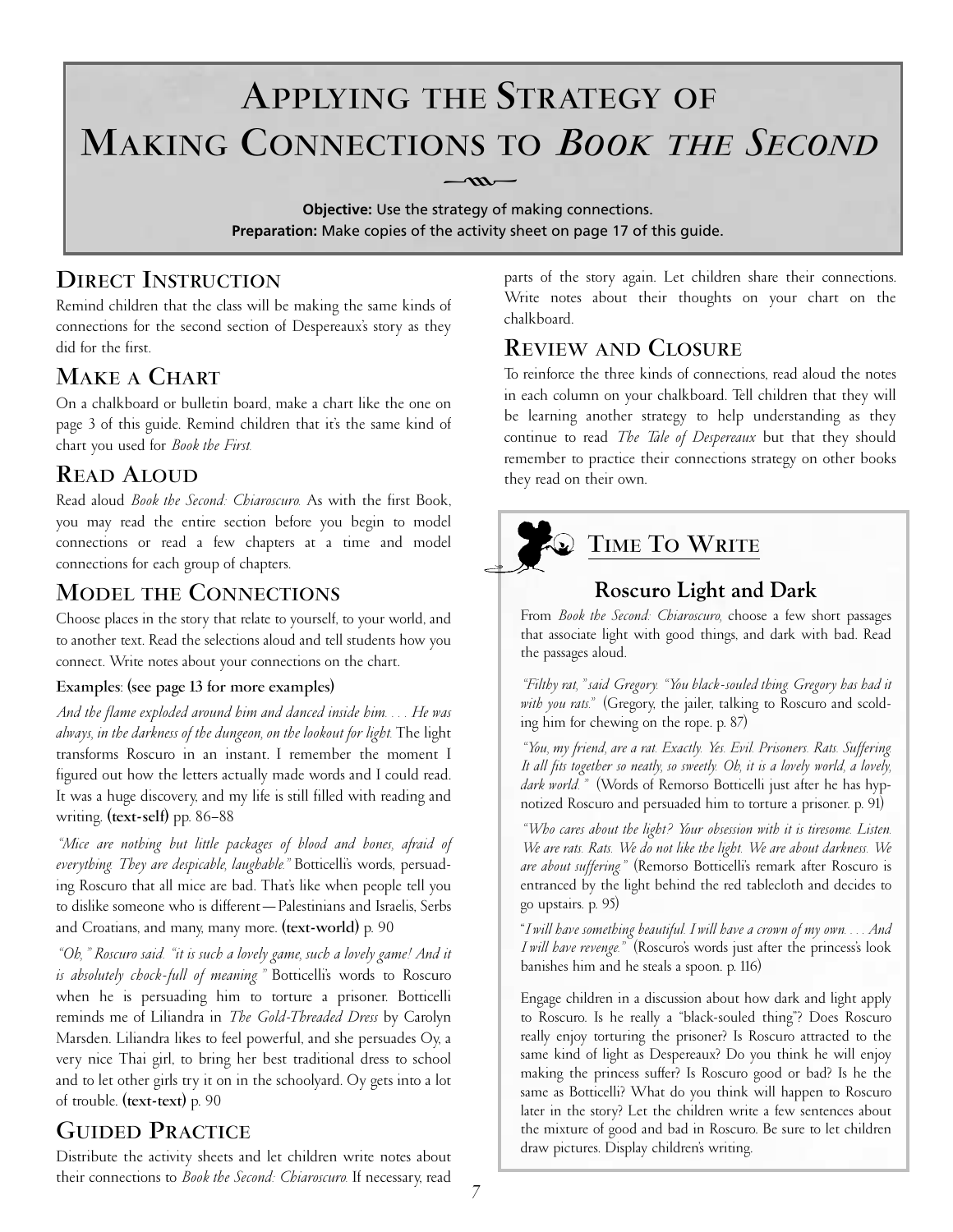## **INTRODUCING THE STRATEGY OF QUESTIONING**

**Objective:** Learn the strategy of six kinds of questions **Preparation:** Make copies of the activity sheet on page 18 of this guide

 $-\infty$ 

## **DIRECT INSTRUCTION**

Explain to children that proficient readers ask questions while they are reading. Tell them that good readers write their questions down and that answering them, often through sharing with others, helps understanding. Describe the six kinds of questions, writing the code letters as you instruct.

- **A** for a question that is answered directly in the text.
- **BK** for a question that needs background knowledge to answer.
	- **I** for inference, a question that can be answered from hints and clues in the text.
- **D** for a question that needs discussion with the teacher or other students
- **R** for a question that can be answered only with the help and information from research in the library or on the Internet.
- **C** for a question that is confusing, one that doesn't seem to have a clear answer.

### **MAKE A CHART**

On a chalkboard or bulletin board, make a chart like the one below. Explain to children that they will be asking questions first and then will learn together how to code them. Tell the class that they will revisit the picture book *Weslandia* to learn the strategy of questioning.

| Answered | <b>B</b> ackground<br>Knowledge | Inferred | <b>Discussion</b> | Research | Confused |
|----------|---------------------------------|----------|-------------------|----------|----------|
|          |                                 |          |                   |          |          |

## **READ ALOUD**

Read aloud *Weslandia* by Paul Fleischman.

## **MODEL THE QUESTIONS**

Choose six places in *Weslandia* that are useful for demonstrating the six kinds of questions. Present each question and read aloud relevant places in the text. Then ask the class to help you code the questions. Write notes about your question in the appropriate column on the chart on the chalkboard.

#### **Examples: (see page 13 for more examples)**

*Why is Wesley an outcast?* **(A)** On page 5, the answer is directly in

the text. *He alone in his town disliked pizza and soda. . . . He found professional football stupid. . . He'd refused to shave half his head, the hairstyle worn by all the other boys.*

*Are there many boys and girls like Wesley?* **(BK)** No answer directly in the text. Children have to think about their own towns and about their own experience with children who think and feel differently from others.

*Are Wesley's parents helpful and supportive?* **(I)** There are clues in the text, so the answer can be inferred. *"He sticks out. . . . Like a nose,"* his parents say on page 4. And on page 5, the author says Wesley's father tried to bribe him with five dollars to get a haircut like the other boys. So no, his parents would really like him to be just like everyone else.

*Would most boys join a "civilization" like the one Wesley creates?* **(D)** This is a matter of opinion, so requires discussion. The narrator says on the last page of the book, *"He had no shortage of friends."* But maybe not everyone liked Wesley's new way of living.

*What is a civilization?* **(R)** Dictionary and encyclopedia, as well as some research about very early civilizations, are needed to answer this question.

*Are people like Wesley really happy?* **(C)** No clear answer and the author never says whether Wesley's family and community liked Weslandia or whether he kept it going as he grew up.

### **GUIDED PRACTICE**

Distribute the activity sheets and let children write their own questions. When they have finished writing, invite them to share their questions with the class. As questions are read aloud, ask students to help you classify them **A, BK, I, D, R,** or **C.** Write good questions in the correct column on your chart. Instruct children to write the appropriate letter beside the question on their activity sheet. Remember that some questions may fit into more than one category.

## **REVIEW AND CLOSURE**

Read aloud the questions in each column on your chart. Review the code as you read. Tell students that they will be using the strategy of questioning for the next two Books of *The Tale of Despereaux.*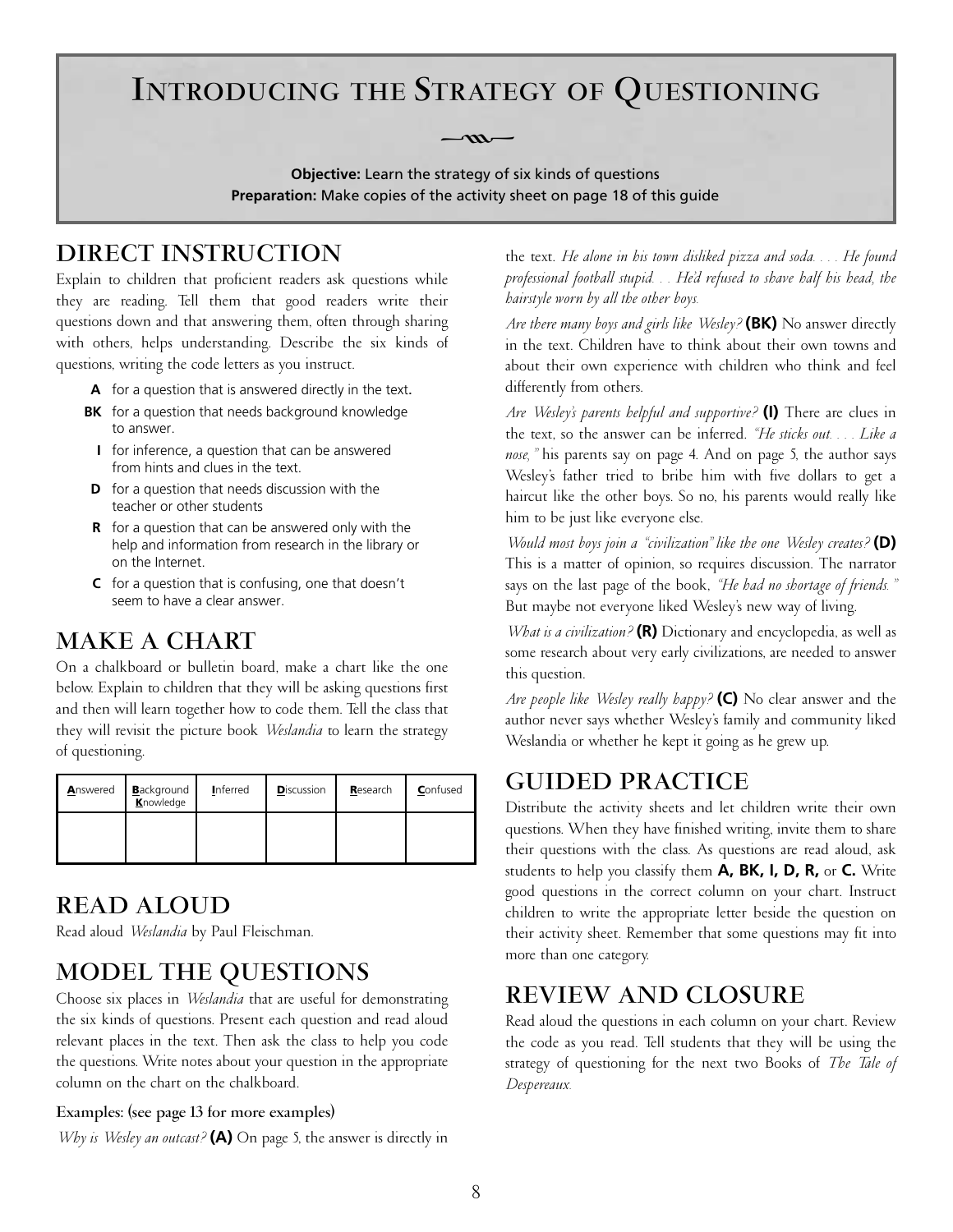# *BOOKTHE THIRD: GOR! THE TALE OF MIGGERY SOW*



## **PLOT SUMMARY**

When Miggery Sow was six, her mother died, and her father sold her to a man named Uncle, who makes Mig work very hard and who delivers painful clouts to her ears. On Miggery's seventh birthday, she sees the royal family and decides she wants to be a princess. Five years later, when soup is outlawed, a soldier enforcing the law sets Miggery free from her slavery. She is taken to the castle, where she works as a servant and has a hard time learning the tasks. But she does meet the princess. When Cook gives Mig the job of bringing Gregory, the jailer, his dinner, Roscuro escapes to the upstairs castle in Miggery's skirt. By promising her that she will become a princess, Roscuro convinces Miggery to aid him in his plan for revenge . . . to make the Princess Pea suffer.



## **PREREADING QUESTIONS AND ACTIVITIES FOR** *BOOKTHE THIRD*

1. Discuss what parents are obligated to provide for children, and what "extras" are provided by the parents of the students.

2. Ask students if they have ever wanted something so badly that they were willing to do something they shouldn't to get it. Do they know anyone who has done something bad to get something they want?

3. In the library, look up castles in encyclopedias and nonfiction books. Make a sketch of a castle or floor plans of the castle of the Kingdom of Dor. *Castle Diary* by Richard Platt is a helpful book.



## **VOCABULARY**

**inquire,** p. 128 **clout,** p. 128 **cauliflower,** p. 129 **vicious circle,** p. 130 **innumerable,** p. 139 **curtsy,** p. 145 **crisis of confidence,** p. 146 **reputation,** p. 153 **descended,** p. 157 **olfactory,** p. 158 **ominous,** p. 160 **ferocious,** p. 163 **tragic,** p. 167 **aspirations,** p. 169 **passionately,** p. 171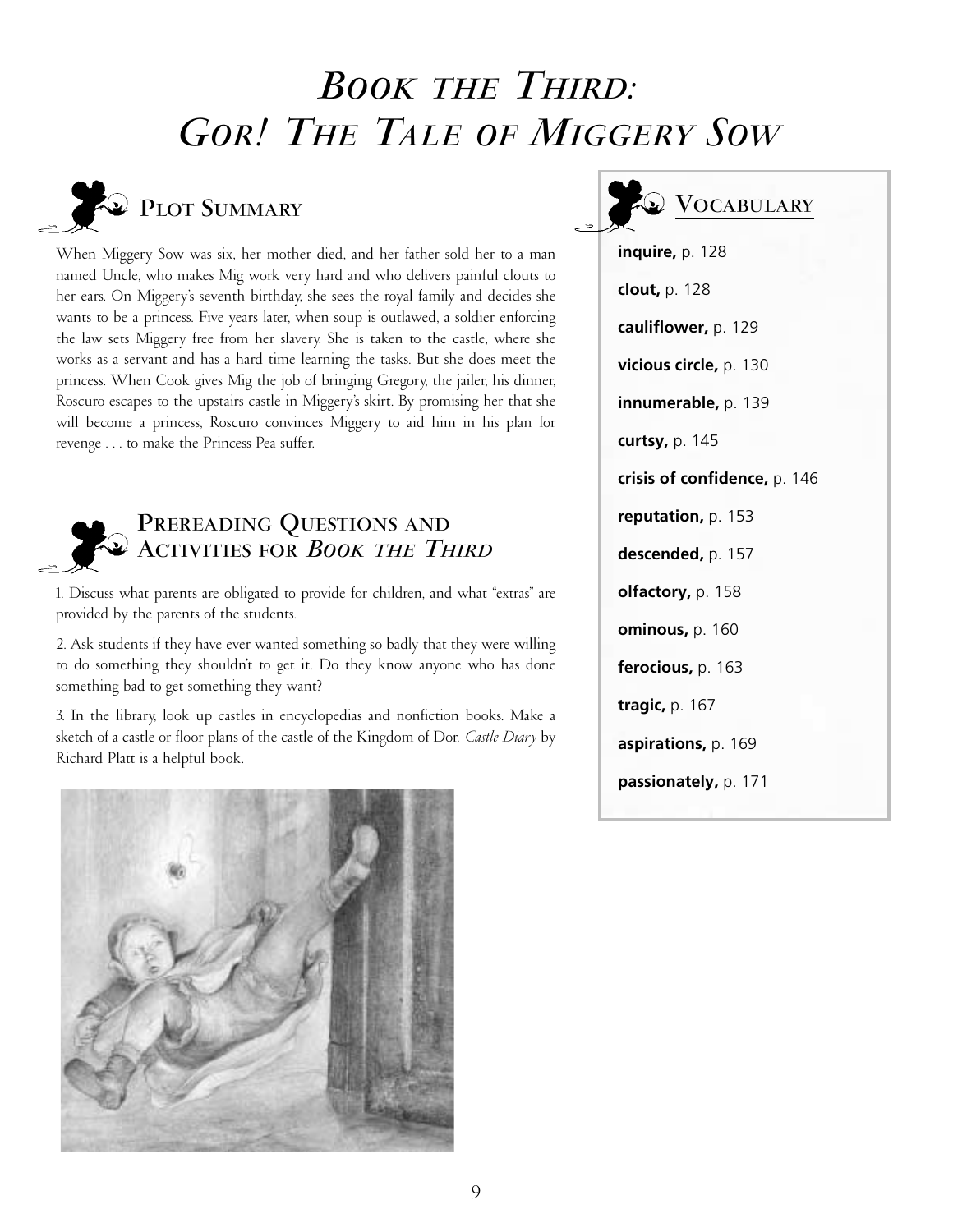# **APPLYING THE STRATEGY OF QUESTIONING TO** *BOOKTHE THIRD*

**Objective:** Use the strategy of questioning. **Preparation:** Make copies of the activity sheet on page 18 of this guide.

## **DIRECT INSTRUCTION**

Explain again the six kinds of questions :

- **A** for a question that is answered directly in the text
- **BK** for a question that needs background knowledge
- **I** for inference, a question answered from clues in the text
- **D** for a question that needs discussion
- **R** for a question that can be answered only with help and information from research in the library or on the Internet
- **C** for a question that is confusing

## **MAKE A CHART**

On a chalkboard or bulletin board, make a chart like the one on page 8 of this guide.

## **READ ALOUD**

First, remind students that it's a good idea to ask questions *while* they are reading. Encourage them to raise their hands when they have questions. Tell them you will write the questions on your chart. Then, read aloud *Book the Third: Gor! The Tale of Miggery Sow,* stopping to field questions as you read.

## **MODEL THE QUESTIONS**

Choose places in the story that will help students understand the strategy of questioning. Present the questions, and for each one, explain how you code it. Write the question in the appropriate column on your chart.

### **Examples: (see page 13 for more examples)**

What does Miggery really want? **(I)** *"Lord, child . . . and who is asking you what you want?* (pp. 126–127)

Why does Mig's father sell her? **(D) (C)** *She squeezed Mig's hand once, twice, and then she died, leaving Mig alone with her father, who . . . sold his daughter into service for a handful of cigarettes, a red tablecloth, and a hen.* (p. 126)

What is the vicious circle Miggery is trapped in? **(A)** *The less Mig heard, the less she understood, the more things she did wrong; and the more things she did wrong, the more clouts to the ear she received, and the less she heard.* (pp. 128–130)

What is a tapestry? **(R)** *"I am making a history of the world, my world," said the Pea, "in tapestry."* (p. 149)

What are aspirations? **(BK) (I) (R)** *Roscuro smiled again, displaying a mouthful of sharp yellow teeth. " Aspirations," my dear, are those things that would make a serving girl wish to be a princess."* (p. 170)

## **GUIDED PRACTICE**

Distribute the activity sheets. Let children reread parts of Book the Third and write their questions. When they have finished writing, bring the class together and have questions read aloud. As each question is read, invite the class to suggest an appropriate code. Remember that a question can sometimes be coded in more than one way. During the discussion, write some of the questions on your chart..

## **REVIEW AND CLOSURE**

From your chart on the chalkboard, choose six questions that are good examples of the question code **A, BK, I, D, R,** and **C.** Read them aloud and explain the reasoning for each kind of question.



## **TIME TO WRITE**

## **Seek the Light with Miggery Sow**

At this stage students have already done some thinking and writing about the image of light and how it relates to beauty and to issues of good and evil. To help children *seek the light* with Miggery Sow, choose a few places in *Book the Third* that relate to previous themes and read them aloud.

*Looking at the royal family had awakened some deep and slumbering need in her; it was as if a small candle had been lit in her interior, sparked to life by the brilliance of the king and the queen and the princess. (*Narrator describing Mig's reaction to royalty. p. 134)

*This hope, this wish, that she would see the princess again, was lodged deep in Meg's heart; lodged firmly right next to it was the hope that she, Miggery Sow could someday become a princess herself.* (Narrator describing Mig's deep want and longing, years after she first sees the princess, pp. 139–140)

*Sent to clean a room, she stood, open- mouthed and delighted, admiring the gold walls and floors and tapestries, exclaiming over and over again, "Gor, ain't it pretty? Gor, ain't it something, then?" and did no cleaning at all.* (Narrator describing Meg's reactions to the beauty of the upstairs castle, p. 153)

Engage children in a discussion about the three characters they know so far and what light seems to mean to each one. Is Miggery's attraction to light more like Roscuro's or Despereaux's? How are Mig's surroundings at the castle different from those of her former life? After the discussion, let children write their thoughts about Mig and her longing for light. Display writing and pictures with students' work on the first two Books.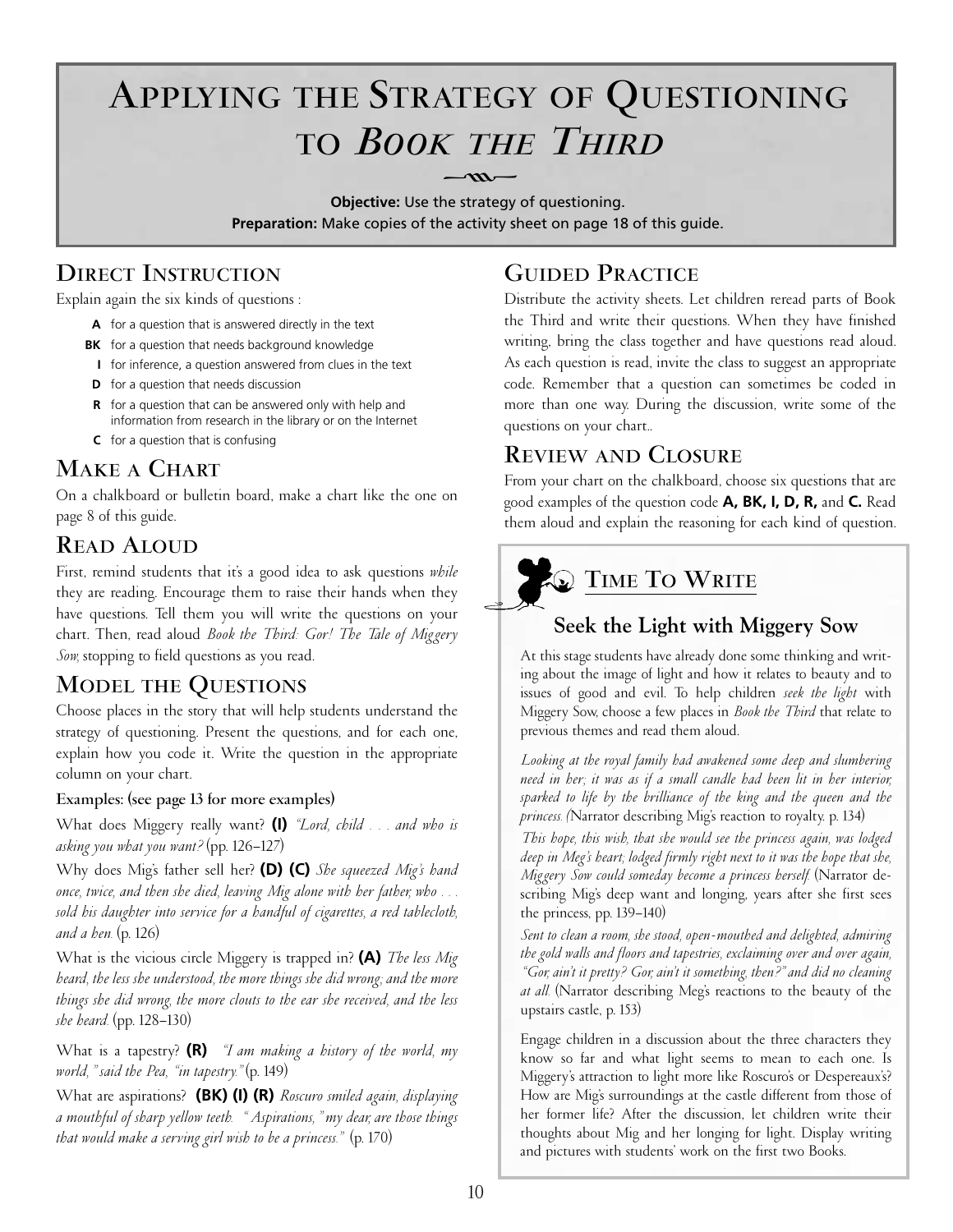## *BOOKTHE FOURTH: RECALLED TO THE LIGHT*



Despereaux escapes from the dungeon with Miggery when Gregory places him in a napkin on his dirty food tray. Despereaux overhears Roscuro's plan and vows to save Princess Pea. The mouse is discovered by Cook, who orders Miggery to kill him. But Miggery cuts off his tail instead. Miggery and Roscuro kidnap Princess Pea and take her to the dungeon. Unfortunately, Despereaux cannot foil the plan because he sleeps too late. On the way to the King, Despereaux encounters the Mouse Council and his father. He forgives his father. The King is no help, so Despereaux decides to rescue the princess himself. The threadmaster gives Despereaux a needle for protection and thread to find his way out of the dungeon. Cook makes up with Despereaux and gives him watercress soup for sustenance. Despereaux gives himself courage by telling himself his story. When Despereaux meets Botticelli, the rat offers to take him to the princess, who is still with Miggery and Roscuro. Of course it is a trap. Miggery has found out that Roscuro never meant for her to be a princess. She joins with Princess Pea, who stops Despereaux from killing Roscuro. Roscuro is forgiven and allowed to go upstairs as he pleases and to eat soup. Despereaux and Princess Pea become fast friends who have adventures together.



### **PREREADING QUESTIONS AND ACTIVITIES FOR** *BOOKTHE FOURTH*

1. What brings you comfort? Make a list of the things students come up with.

2. What does it mean to "hold a grudge"? How does it feel? What can you do about it?

3. Ask children to think of some everyday situations when they have been offended or hurt and really wanted to forgive someone. Write situations on the chalkboard. Then ask children to role-play characters in an impromptu minidrama.



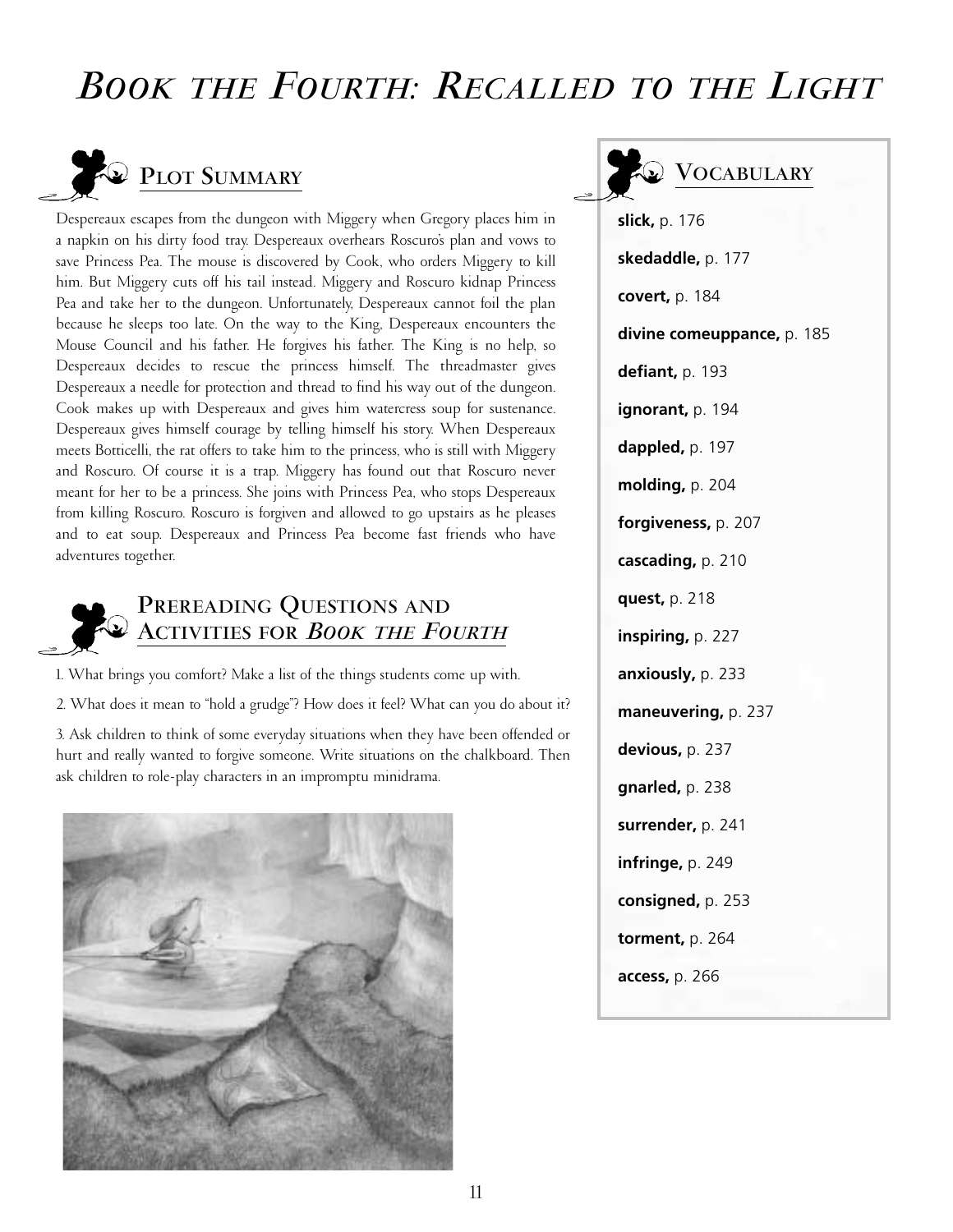# **APPLYING THE STRATEGY OF QUESTIONING** TO **BOOK THE FOURTH**  $-m-$

**Objective:** Use the strategy of questioning. **Preparation:** Make copies of the activity sheet on page 18 of this guide.

## **DIRECT INSTRUCTION**

Review the six kinds of questions.

### **MAKE A CHART**

On a chalkboard or bulletin board, make a chart like the one on page 8 of this guide.

## **READ ALOUD**

Remind students that proficient readers ask questions while they are reading. Tell them to raise their hands when they have questions and that you will write them on your chart. Then read aloud *Book the Fourth: Recalled to the Light.* Stop to field questions as you read.

## **MODEL THE QUESTIONS**

Choose places in the story that will help students understand the strategy of questioning. For each question you present, explain how you code it, and then write the question in the appropriate place on your chart.

### **Examples: (see page 13 for more examples)**

What was Roscuro's plan for revenge, and what flaw did Miggery see in the plan? **(A)** *We go into the princess's room and she will be sleeping. . . . We take her to the deep downs. . . . to keep the glittering, glowing, laughing princess there in the dark.* (pp. 183–187)

Why is it important to Roscuro that the princess recognize him? **(I)** *"No," she said, lowering her head, "I don't know you." But, reader, she did know him.* (pp. 191–193)

Were you surprised that Despereaux's father realized he was wrong and that Despereaux forgave him? Why does it make Despereaux feel better? **(D)** *"I was wrong. What I did was wrong. . . . Forgive me," Lester said.* (pp. 207–208)

What is a quest? Name other books or movies that are about a quest. **(R) (BK)** *"Who am I to stand in the way of a quest?" he said. "Roll her away."* (p. 218)

Why are some people's hearts very dark while other people's are full of light? **(C) (D)** *Like most hearts, it was complicated, shaded with dark and dappled with light.* (p. 197)

What makes you really happy? Does the story have a happy ending for everyone? **(BK) (D)** *But the question you want answered, I know, is did they live happily ever after?* (pp. 266–269)

## **GUIDED PRACTICE**

Distribute the activity sheets. Let children reread parts of *Book the Fourth* and develop their questions. When students have finished writing, let them read questions aloud. Invite the class to help you categorize them according to the code. Write some of the questions on your chart on the chalkboard.

### **REVIEW AND CLOSURE**

Choose six questions that are good examples of **A, BK, I, D, R,** and **C** questions. Read them aloud and explain the reasoning for each question.

# **TIME TO WRITE**

## **Fight for the Light with Despereaux**

By now, students have already been thinking and writing about light, dark, and the related themes of wanting, forgiveness, and goodness of heart. Before beginning the final piece of writing, ask students to revisit Despereaux's declaration of his mission. *There is somebody who loves me. . . . And I love her and that is the only thing that matters.* (p. 48) Then choose some passages from *Book the Fourth* that are related to love and light.

*He dreamt of the stained-glass windows and the dark of the dungeon. In Despereaux's dream, the light came to life, brilliant and glorious, in the shape of a knight swinging a sword. The knight fought the dark.* (Despereaux's dream, p. 181)

*Love . . . is a powerful, wonderful, ridiculous thing, capable of moving mountains.* (Narrator's comment, speaking of Despereaux's chances of succeeding in his quest, p. 223)

*All I wanted was some light. That is why I brought the princess here, really for some beauty . . . some light of my own.* (Roscuro, having a change of heart, p. 263)

Invite students to join in a discussion. Was Despereaux's quest successful? Did the strength of his love help him? Did his love and determination change anyone's heart? Teach the letter form and ask students to write a letter giving their thoughts and opinions. Students could begin "Dear Readers," and tell their classmates what they think. Or they could write a letter directly to Despereaux.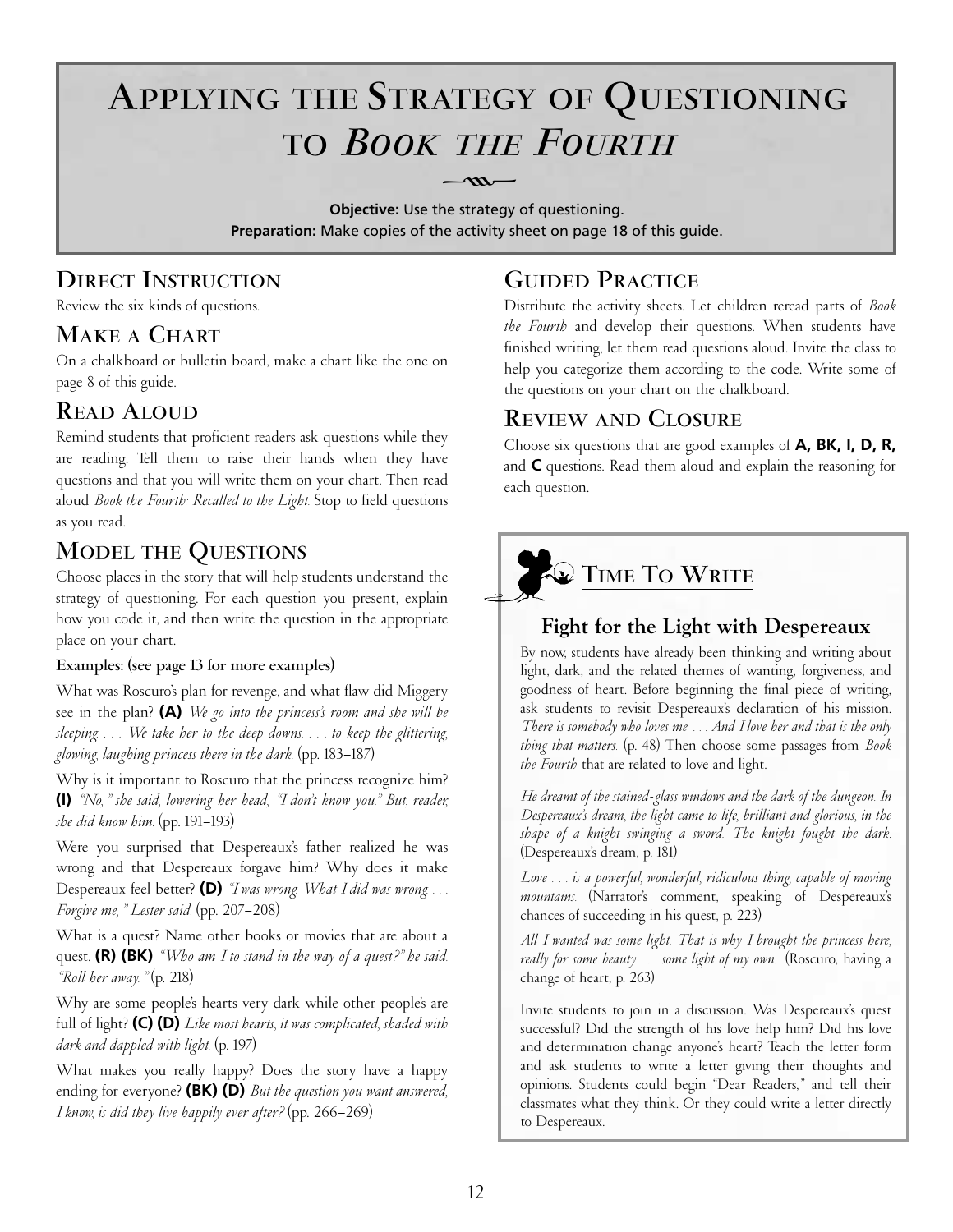# **EXAMPLES FOR CONNECTIONS AND QUESTIONING STRATEGIES**

### **CONNECTIONS**

### **TEXT TO SELF**

*He was listening, with his big ears, to the sweet sound that no other mouse seemed to hear.* (pages 18–19) Despereaux is different because he can hear and smell music. When I hear music, I feel it inside my body and have to move to the beat.

*Love is ridiculous. But love is also wonderful. And powerful. And Despereaux's love for the Princess Pea would prove, in time, to be all those these things: powerful, wonderful, and ridiculous.* (page 32) Some people would say that it's ridiculous how much I love my dog, but he gives me what I don't get from people: love with no arguments, just total adoration. This is a powerful form of love.

*Despereaux shuddered. His own brother was delivering him to the dungeon.* (page 69) My sister and I fight, but we would NEVER betray each other like Furlough betrays Despereaux.

### **TEXT TO WORLD**

*Now, while Despereaux did not indulge in many of the normal behaviors of mice, he did adhere to one of the most basic and elemental of all mice rules: Do not ever, under any circumstances, reveal yourself to humans. But . . . the music, the music. The music made him lose his head and act against the few small mouse instincts he was in possession of, and because of this he was revealed.* (pages 27–28) Some teenagers dye their hair and pierce their tongues and noses. Can you think of other excamples of nonconformist behavior?

*"He must be punished. He must be brought up before the tribunal."* (pages 35–36) Going before the mouse tribunal must be like going before a jury in a courtroom when accused of a crime.

*"I would like very much to torture a prisoner," said Roscuro. "I would like to make someone suffer."* (page 90) Botticelli's locket hypnotizes Roscuro and convinces him to give up seeking light and to torture someone instead. Sometimes people's voices can sway you into doing something you wouldn't normally do if you really thought carefully about it.

#### **TEXT TO TEXT**

*"He's the smallest mouse I've ever seen," said his aunt Florence. "It's ridiculous. No mouse has ever, ever been this small."* (page 16) Despereaux reminds me of the book *Stuart Little.* Both heroes are mice, and they're both much smaller than everyone around them.

*"Because you, mouse, can tell Gregory a story. Stories are light. Light is precious in a world so dark. Begin at the beginning. Tell Gregory a story. Make some light."... It was in this way that Despereaux was saved.* (page 81) A story can save Despereaux. I remember another person who saved her life with stories—Sheherazade of the *1001 Arabian Nights.* 

*Every action, reader, no matter how small, has a consequence. For instance, the young Roscuro gnawed on Gregory the jailer's rope, and because he gnawed on the rope, a match was lit in his face, and because a match was lit in his face, his soul was set afire.* (pages 117–118) Cause and effect are so important in this book. Each incident drives the plot. It's like the story of "The Old Woman and Her Pig."

## **QUESTIONING**

### **A (ANSWERED)**

*"Of all the good-for- nothings I have encountered," shouted Cook, "surely you are the worst, the most cauliflower-eared, the good-for- nothing-est. There's only one place left for you. The dungeon."* (pages 153–154) How did Miggery Sow end up in the dungeon?

*The king, as I have mentioned, had several faults. He was nearsighted. He made ridiculous, unreasonable, difficult-to-enforce laws. . . But there was one extraordinary, wonderful, admirable thing about the king.* (pages 210–211) What are King Phillip's strengths and weaknesses? Can you think of examples of other leaders who have both strengths and weaknesses?  $(D)$ 

### **BK (BACKGROUND KNOWLEDGE)**

*"I would like . . .," said Mig shyly. "I wish to be one of them princesses."* (pages 136–137) How does one become a princess? Why does Miggery want to become a princess? (D)

*"Miss Miggery, my dear, I do not want to appear too forward so early in our acquaintance, but may I inquire, am I right in ascertaining that you have aspirations?"* (page 169) What are aspirations?

### **I (INFERRED)**

*"How old were you when she died?" "Bold was I?" said Mig, taking a step back, away from the princess.* (page 149) How do you know that Miggery's hearing is bad?

*And he was crying now. He couldn't help it. "Please. The princess." "Tears!" shouted the rats. "We smell tears, mousie, we do." "Please!" shouted Despereaux.* (page 24) How does the text on page 249 illustrate Despereaux's name?

### **D (DISCUSSION)**

*Reader, I am pleased to tell you that the Pea was a kind person, and perhaps more important, she was empathetic.* (page 198) When have you felt empathy for someone?

*That night, Despereaux rolled the thread from the threadmaster's lair, along the innumerable hallways and down three flights of stairs.* (pages 222–223) Have you ever had to do something that seemed overwhelming and impossible but really important?

### **R (RESEARCH)**

*This happened often enough that it interrupted the proper workings of Mig's olfactory senses.* (page 158) What does "olfactory" mean?

*"My name, little friend, is Botticelli Remorso."* (page 244) What does "remorse" mean? Why did the author make it Botticelli's last name? (I)

### **C (CONFUSED)**

*Despereaux put his head up in the air. He sniffed. He sniffed some more. He had never in his life smelled anything so lovely, so inspiring.* (page 227) Why did the smell of the soup inspire Despereaux?

*"And times are terrible. And when times are terrible, soup is the answer. Don't it smell like the answer?"* (pages 231–232) How is soup the answer?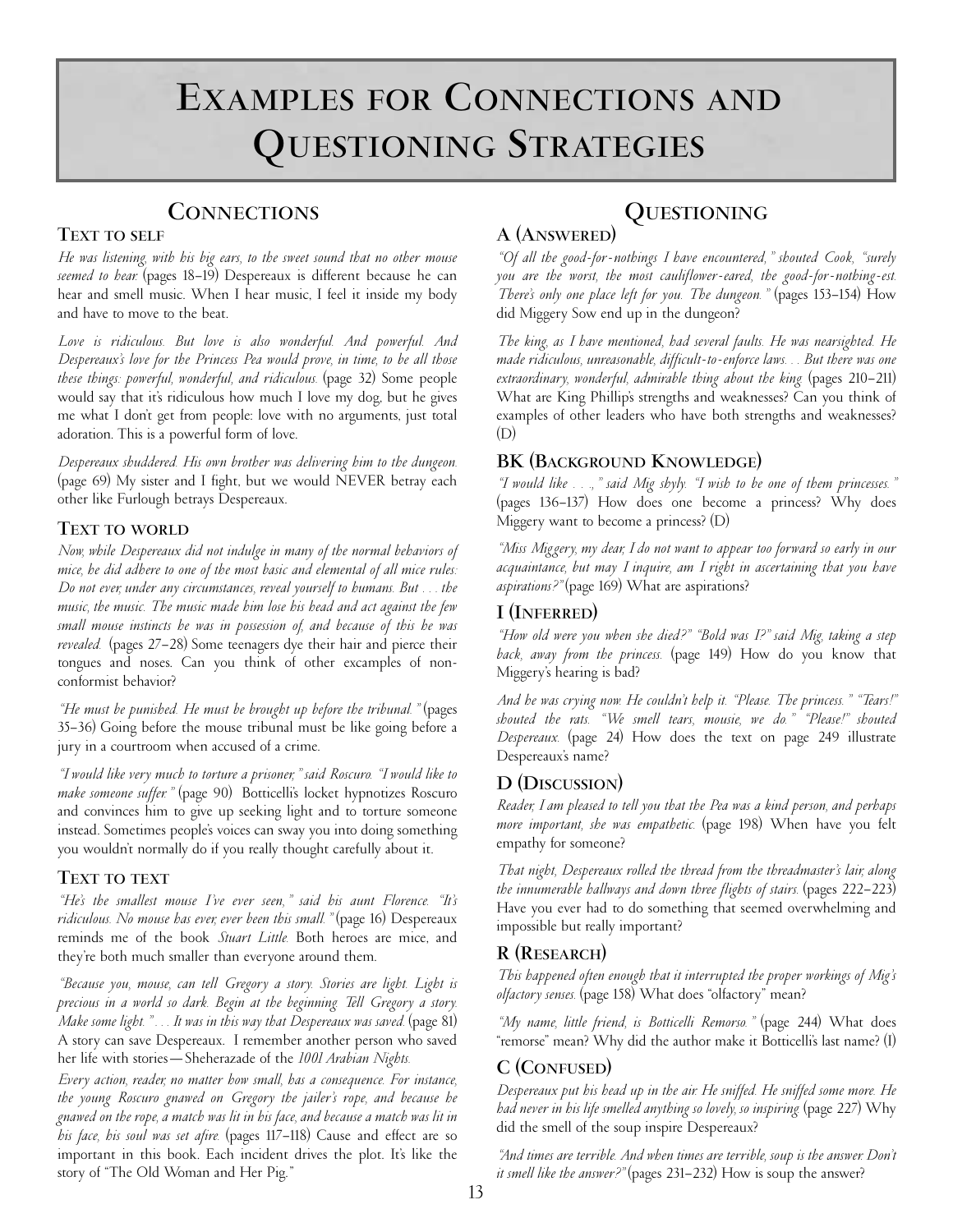# **CHARACTER EDUCATION**

Discuss with students how Kate DiCamillo helps us to understand the characters in *The Tale of Despereaux.* She tells us how they look, what they say, what they do, and what others say about them. On your chalkboard, write the six qualities of

### **TRUSTWORTHINESS**

**Be honest:**  What did Botticelli do that was the opposite of honesty?

**Having the courage to do the right thing:**  How did Despereaux show this is *Book the Fourth?*

**Don't deceive, cheat, or steal:**  How did Botticelli and Roscuro deceive the prisoners?

#### **Be loyal and stand by your family:**

How did the following characters betray their families? Despereaux's father? Despereaux's brother Furlough? Miggery's father? Miggery?

### **RESPECT**

**Treat others with respect:** How did Uncle show a lack of respect for Miggery?

**Be tolerant of differences:**  Was the Mouse Council tolerant or intolerant of Despereaux's

differences? **Deal peacefully with anger, insult, and disagreements:** 

How did Princess Pea manage to get out of danger without hurting anyone? How did Roscuro deal with his anger?

### **RESPONSIBILITY**

### **Persevere:**

What obstacles did Despereaux have to surmount in *Book the Fourth?*

**Think before you act. Consider the consequences:**  Did the king think through his outlawing of soup? Who else in the book acted before they thought about consequences?

### **FAIRNESS**

### **Be open-minded and listen to others:**

Many of the problems in the book start with characters being narrow-minded and prejudiced. What are some examples of this?

### **Don't blame others carelessly:**

Was it fair for Roscuro to blame the princess? Was it fair for the king to banish Despereaux from the princess?

character listed below. Then invite students to give their thoughts about how different characters in *The Tale of Despereaux* exemplify these qualities.

### **CARING**

### **Be kind:**

How do the following characters show acts of kindness in the book? Gregory? The Cook? Miggery? Despereaux?

#### **Be compassionate and show you care:**

How did Botticelli teach Roscuro to use compassion to torture the prisoners?

**Forgive others:**  Why did Despereaux forgive his father? Would you?

### **Help people in need:**

How did the following people help others in need? The Threadmaster? Gregory? Cook? Despereaux? Miggery?

### **CITIZENSHIP:**

### **Cooperate:**

How did the King, Despereaux, and Roscuro cooperate at the end of the story?

### **Obey laws and rules:**

How can you deal with unfair laws and rules such as the Mouse Council's rules about mouse behavior and the King's law against soup?

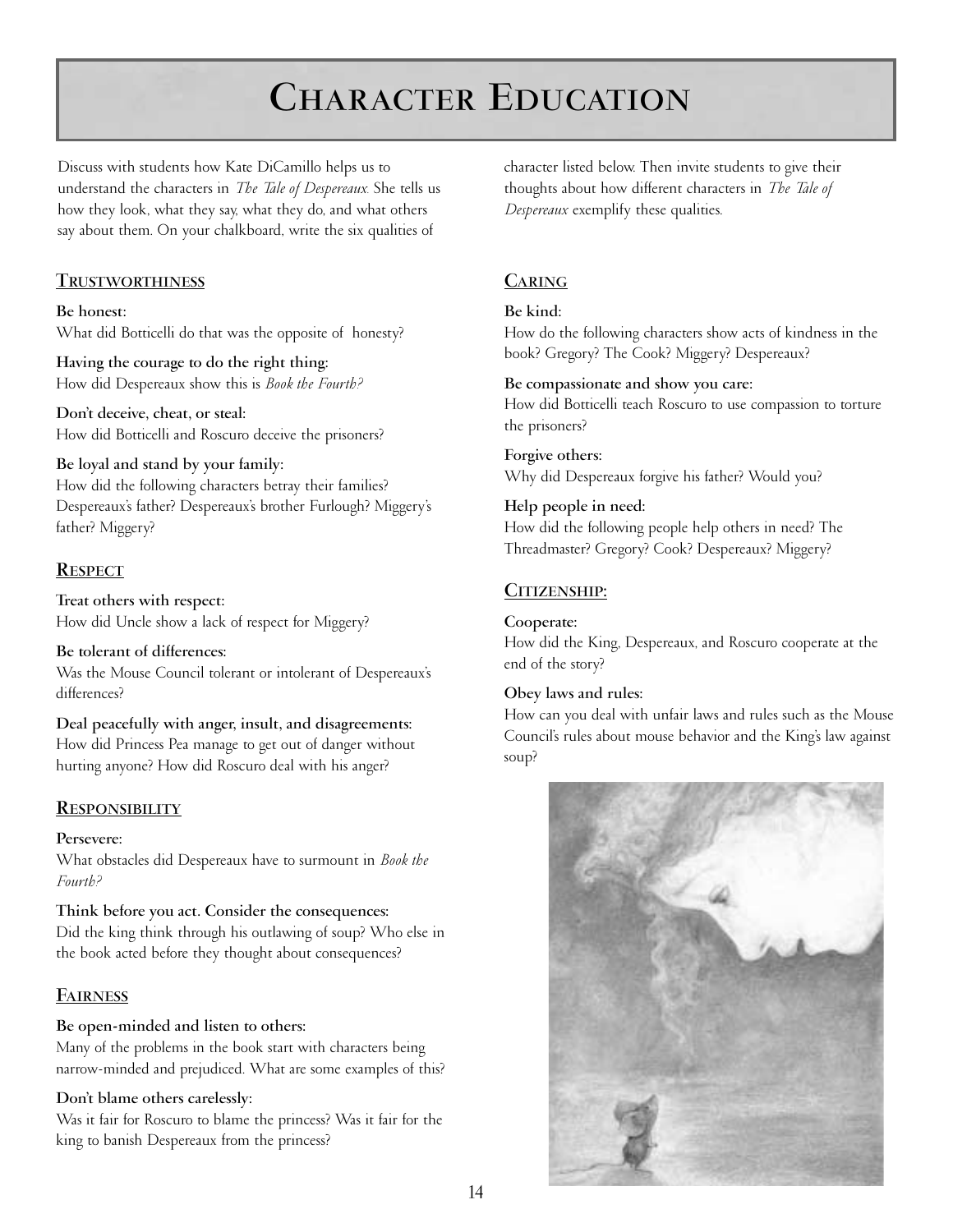# **CURRICULUM CONNECTIONS**

**USING** *THE TALE OF DESPEREAUX* **IN MATH, SCIENCE, AND ART**

 $-m<sub>r</sub>$ 



- Cook's watercress soup provides a lively way of reviewing fractions: concepts of whole, half, and one fourth. A delicious recipe for watercress soup can be found at:
	- **http://www.foodstyles.com/Soups/watercress\_soup.htm**  (be sure to use a capital "S" in /"Soups"/). Suggest that students make the soup with a parent or caregiver. Ask them to bring samples for a Despereaux lunch at school.
- Design mazes on graph paper. Let children imagine they are finding their way in the dungeon. Suggest that they show the positions of characters from *The Tale of Despereaux* during their time in the dungeon. Display students' mazes in the classroom.
- In the schoolyard or on a basketball court, let children draw mazes and try to find their way through.
- For more examples of how to use mazes for math, visit the website of the National Council of Teachers of Mathematics: **standards.nctm.org**.





- In *The Tale of Despereaux,* mice and rats seem quite different in their behavior, but they also have some qualities in common. Let children find out what the scientific similarities and differences are.
- Visit the school library. In pairs, small groups, or individually, let students do research and make notes on both mice and rats. You may assign specific topics to different groups: physical appearance and characteristics, habitat, food, enemies, and habits (diurnal and nocturnal). Ask one group or pair to find out what animals make up the rest of the rodent family.
- Bring students together in the classroom. Make a Venn diagram on the chalkboard. As children volunteer information they have collected, write it on your diagram.

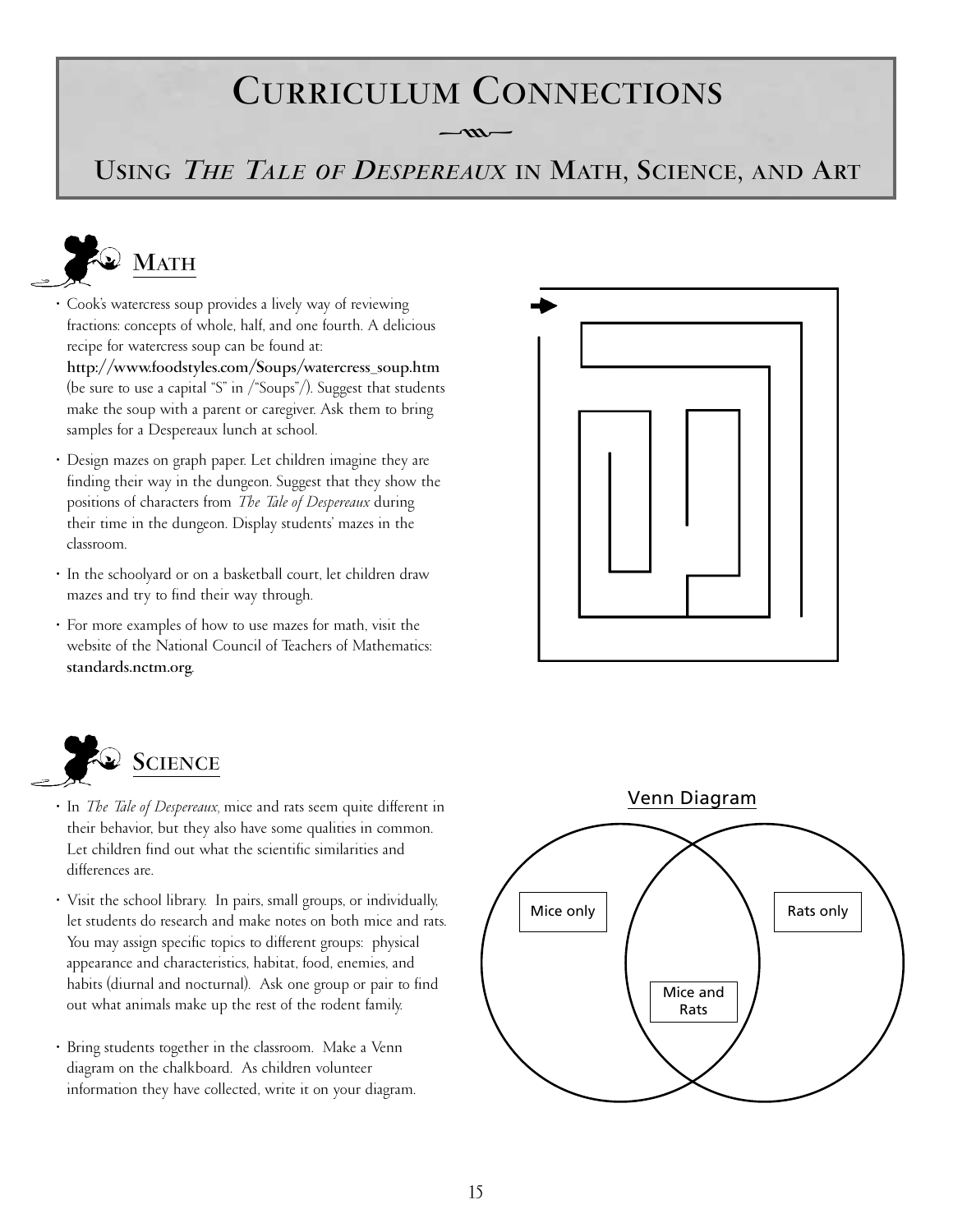

List all the characters on the board. Explain that readers know about characters by what they say, look like, do, what others say, and what the author says. Write these on the board. Choose a minor character from *The Tale of Despereaux.* (Choosing a

minor character leaves the major characters for the students to do.) Verbalize what the character is like. Use specific details from the text for each area. For instance, the brainstorming on Antoinette might look like this:



Tell children to choose a character. Then go back to the text and write words that pertain to the character. That's where they'll find evidence of what the author says. In Antoinette's case, the author says on p. 12 that "disappointment" is one of her favorite words. Let children draw the character on an unlined sheet of paper or construction paper. Use the words as a "frame," as seen in the picture at right by a third-grade student. Have children talk through their visualization with a partner. Remember to display children's art.



*A portrait of Princess Pea by Sophie Duncan from the Arcadia Neighborhood Learning Center.*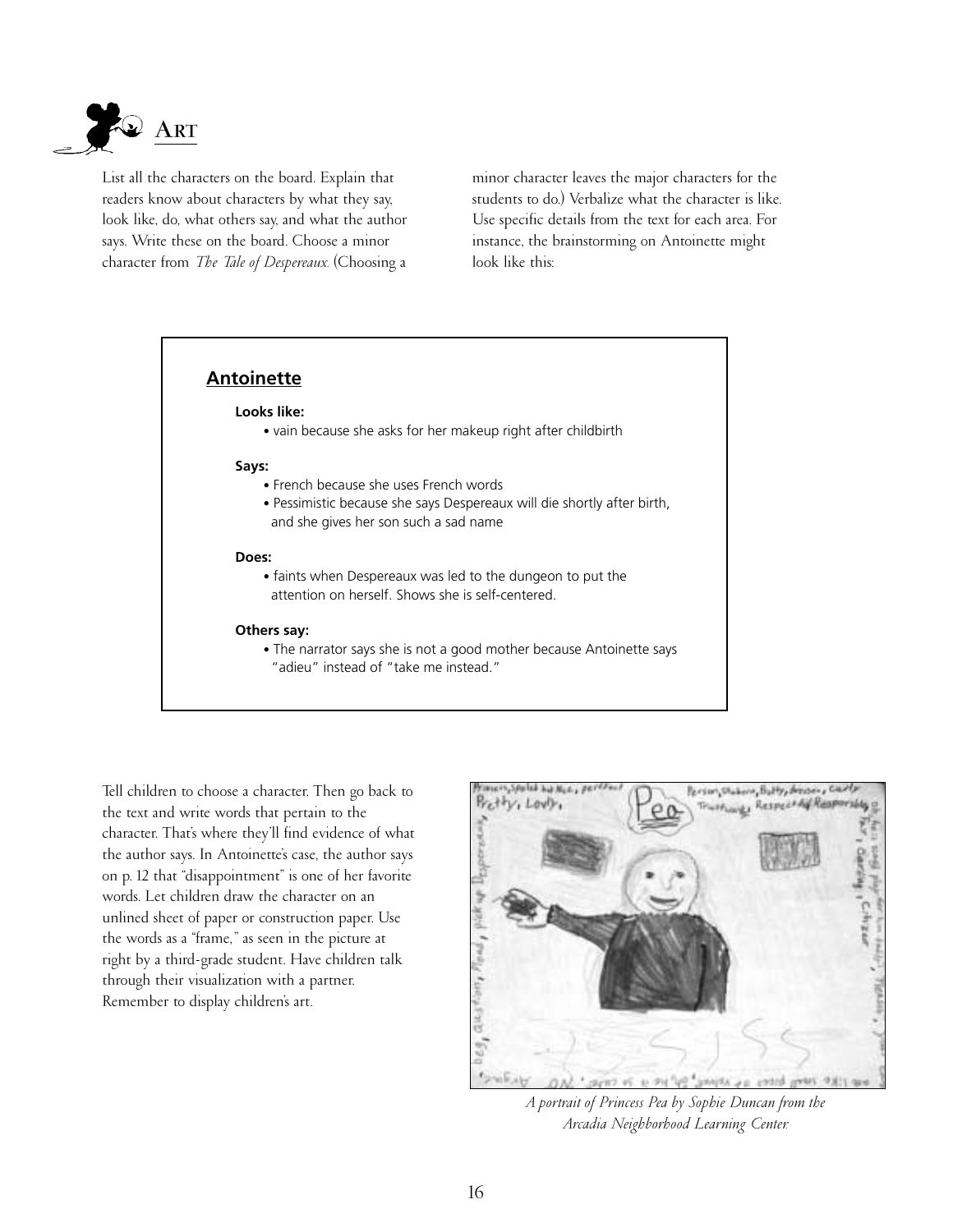# **MY CONNECTIONS**

1. Is there something or someone in the story that's like me? **(text-self)**

2. Are there people in the story who remind me of people I know? Are things happening in the story that are like things going on all around me —in my family, among my school friends and neighbors, in what I learn from the news? **(text-world)**

3. Is there someone or something in this story that's like another story I've read? **(text-text)**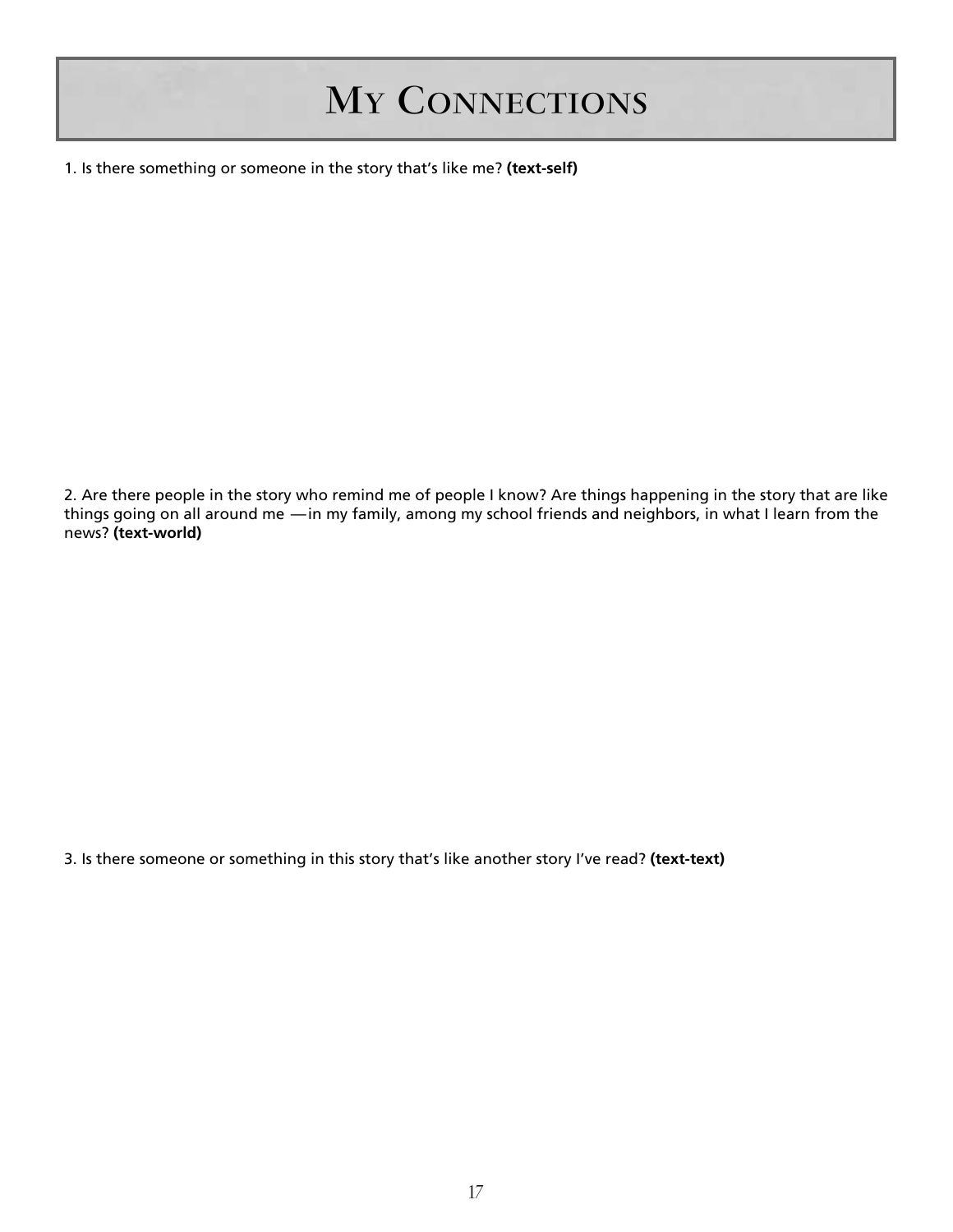# **MY QUESTIONS**

| Page | Question | Code |
|------|----------|------|
|      |          |      |
|      |          |      |
|      |          |      |
|      |          |      |
|      |          |      |
|      |          |      |
|      |          |      |
|      |          |      |
|      |          |      |
|      |          |      |
|      |          |      |
|      |          |      |
|      |          |      |
|      |          |      |
|      |          |      |
|      |          |      |
|      |          |      |
|      |          |      |
|      |          |      |
|      |          |      |
|      |          |      |
|      |          |      |
|      |          |      |
|      |          |      |

- **A—**for a question that is answered later in the text.
- **BK—**for a question that is answered by your background knowledge.
- **I—**for a question that is answered by an inference from the text.
- **D**—for a question that requires discussion with someone else.
- **R—**for a question that needs research to answer.
- **C—**for a question that signals confusion.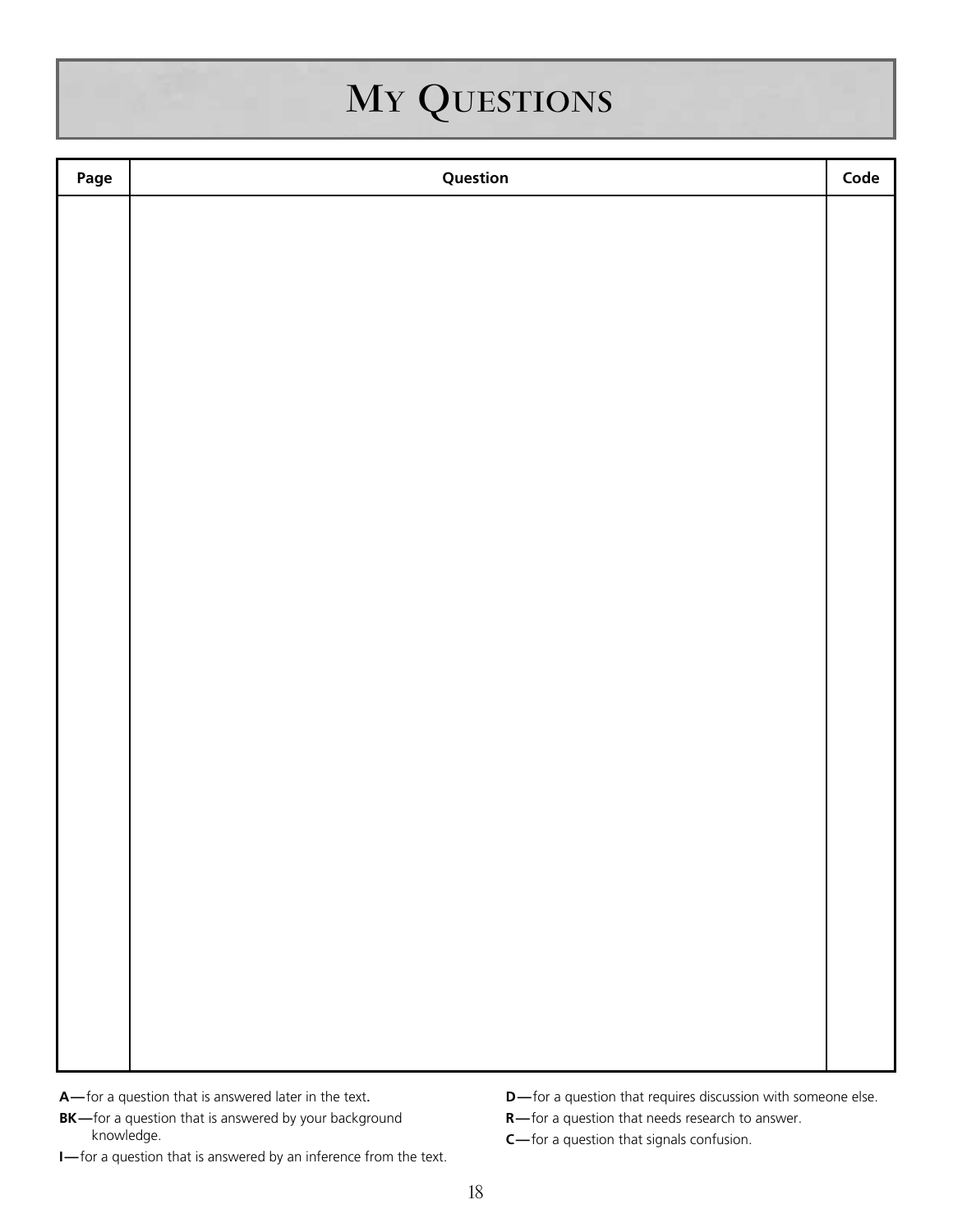# **ABOUT THE AUTHOR AND ILLUSTRATOR**  $-\infty$



# **K ATE DiC AMILLO**

Kate DiCamillo credits one friend's son for inspiring her extraordinary new book, *The Tale of Despereaux: Being the Story of a Mouse, a Princess, Some Soup, and a Spool of Thread.* As she tells it, "A few years ago, my best friend's son asked me if I would write a story for him. Well, Luke Bailey, three years later, here is the story of what happened to your exceptionally large-eared, unlikely hero."

*The Tale of Despereaux* is Kate DiCamillo's third novel. Her first, *Because of Winn-Dixie,* received an astonishing array of awards, including a Newbery Honor. Her second novel, the National Book Award finalist *The Tiger Rising,* is "considerably darker" than *Because of Winn-Dixie,* she notes, "but there's light and redemption in it."

Kate DiCamillo was born in Philadelphia, Pennsylvania, but moved to Florida when she was five years old. She currently lives in Minneapolis, Minnesota, where she faithfully writes two pages a day, five days a week. "E. B. White said, 'All that I hope to say in books, all that I ever hope to say, is that I love the world,'" she says. "That's the way I feel too."



**Because of Winn-Dixie** HC: 0-7636-0776-2 PB: 0-7636-1605-2



**The Tiger Rising** HC: 0-7636-0911-0 PB: 0-7636-1898-5



## **T IMOTHY B ASIL E RING**

In his illustrations for *The Tale of Despereaux: Being the Story of a Mouse, a Princess, Some Soup, and a Spool of Thread,* Tim Ering steers his extraordinary talent in the direction of a classical style—with a contemporary flair. Says the illustrator, "My mother may have been a mouse in her past life, as I watched her save and help so many mice in our house while I was growing up. The illustrations I've done of Despereaux Tilling are, in a way, my tribute to her."

*The Tale of Despereaux* is Tim Ering's third book for Candlewick Press. He is both author and illustrator of *The Story of Frog Belly Rat Bone,* his first picture book—the tale of a boy who finds strange, specklike treasures, and the unforgettable creature who watches over them while they grow. For Adam Rapp's young adult novel *33 Snowfish,* Tim Ering created not only the haunting cover image, but also interior drawings that represent notebook sketches of a troubled teenage character.

Tim Ering's artwork has appeared in books, magazines, theater sets, private murals, and fine art galleries. The invariably paint-splattered artist lives and works in Somerville, Massachusetts.



**The Story of Frog Belly Rat Bone** HC: 0-7636-1382-7



**33 Snowfish** HC: 0-7636-1874-8